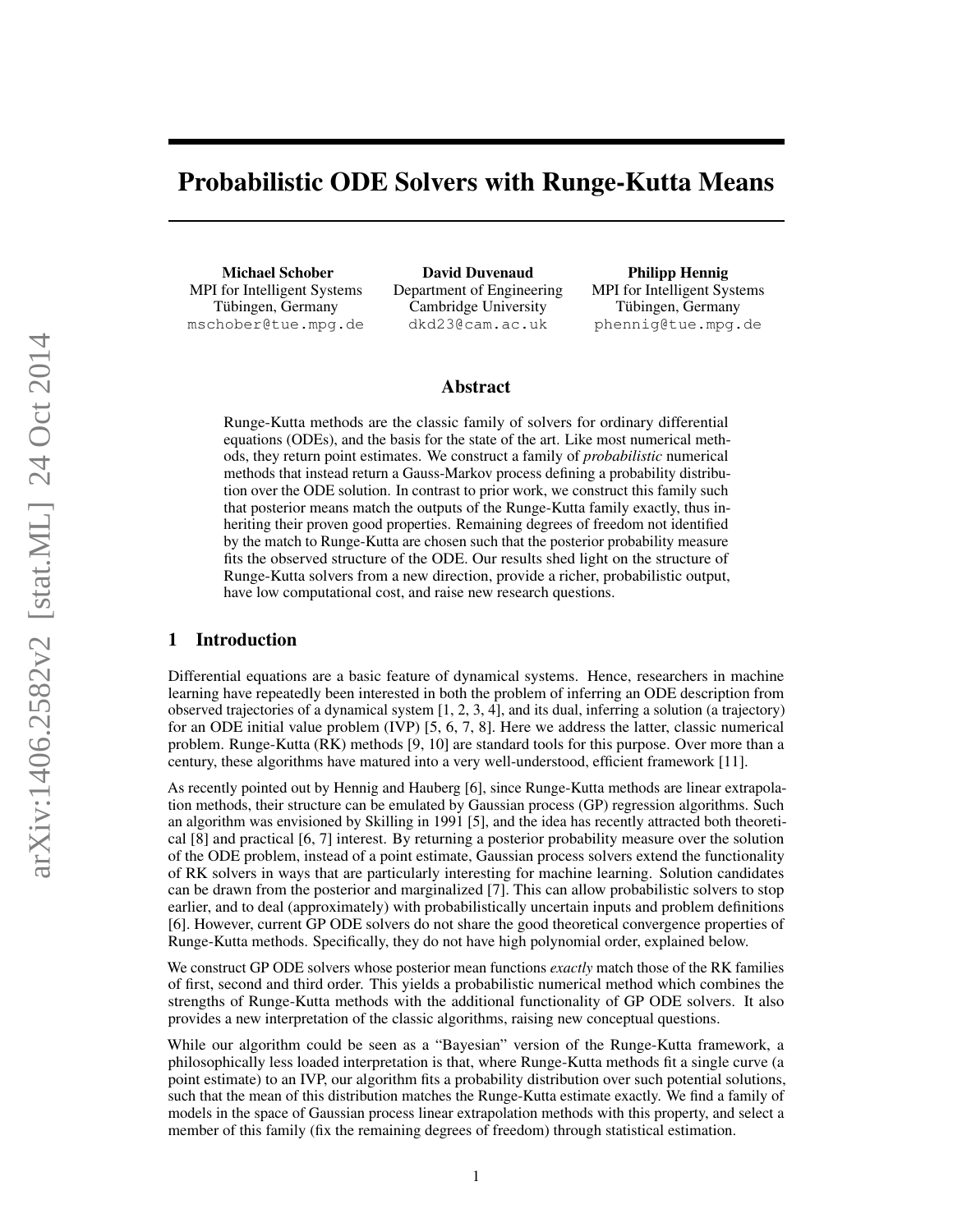<span id="page-1-0"></span>

| $p = 1$ | $p=2$                                          | $p=3$                                                                                                                                                                                                                                   |
|---------|------------------------------------------------|-----------------------------------------------------------------------------------------------------------------------------------------------------------------------------------------------------------------------------------------|
|         | $\alpha$<br>$\alpha$<br>$2\alpha$<br>$2\alpha$ | $\boldsymbol{u}$<br>$\boldsymbol{u}$<br>$v(v-u)$<br>$v(v-u)$<br>$\boldsymbol{v}$<br>$\overline{u(2-3u)}$<br>$u(2-3u)$<br>$2-3u$<br>$2-3v$<br>$2-3u$<br>$2-3v$<br>$6v(v-u)$<br>$\overline{6u(u-v)}$<br>$\overline{6u(u-v)}$<br>$6v(v-u)$ |

Table 1: All consistent Runge-Kutta methods of order  $p \le 3$  and number of stages  $s = p$  (see [\[11\]](#page-8-10)).

## 2 Background

An ODE *Initial Value Problem (IVP)* is to find a function  $x(t) : \mathbb{R} \to \mathbb{R}^N$  such that the ordinary differential equation  $\dot{x} = f(x, t)$  (where  $\dot{x} = \partial x/\partial t$ ) holds for all  $t \in T = [t, t-1]$  and  $x(t) = x$ . differential equation  $\dot{x} = f(x, t)$  (where  $\dot{x} = \partial x/\partial t$ ) holds for all  $t \in T = [t_0, t_H]$ , and  $x(t_0) = x_0$ . We assume that a unique solution exists. To keep notation simple, we will treat  $x$  as scalar-valued; the multivariate extension is straightforward (it involves N separate GP models, explained in supp.).

Runge-Kutta methods<sup>1</sup> [\[9,](#page-8-8) [10\]](#page-8-9) are carefully designed linear extrapolation methods operating on small contiguous subintervals  $[t_n, t_n + h] \subset T$  of length h. Assume for the moment that  $n = 0$ . Within  $[t_0, t_0 + h]$ , an RK method of *stage* s collects evaluations  $y_i = f(\hat{x}_i, t_0 + h c_i)$  at s recursively defined<br>input locations  $i = 1$ , so where  $\hat{x}_i$  is constructed linearly from the previously evaluated  $y_i$ , as input locations,  $i = 1, \ldots, s$ , where  $\hat{x}_i$  is constructed *linearly* from the previously-evaluated  $y_{j \leq i}$  as

$$
\hat{x}_i = x_0 + h \sum_{j=1}^{i-1} w_{ij} y_j,
$$
\n(1)

then returns a single prediction for the solution of the IVP at  $t_0 + h$ , as  $\hat{x}(t_0 + h) = x_0 + h \sum_{i=1}^{s} b_i y_i$ <br>(modern variants can also construct non probabilistic error estimates, e.g. by combining the same (modern variants can also construct non-probabilistic error estimates, e.g. by combining the same observations into two different RK predictions [\[12\]](#page-8-11)). In compact form,

$$
y_i = f\left(x_0 + h\sum_{j=1}^{i-1} w_{ij}y_j, t_0 + hc_i\right), \quad i = 1, ..., s, \qquad \hat{x}(t_0 + h) = x_0 + h\sum_{i=1}^{s} b_i y_i.
$$
 (2)

 $\hat{x}(t_0 + h)$  is then taken as the initial value for  $t_1 = t_0 + h$  and the process is repeated until  $t_n + h \geq t_H$ .

A Runge-Kutta method is thus identified by a lower-triangular matrix  $W = \{w_{ij}\}\$ , and vectors  $c = [c_1, \ldots, c_s], b = [b_1, \ldots, b_s],$  often presented compactly in a *Butcher tableau* [\[13\]](#page-8-12):

<span id="page-1-1"></span>
$$
\begin{array}{c|cccc}\nc_1 & 0 & & & \\
c_2 & w_{21} & 0 & & & \\
c_3 & w_{31} & w_{32} & 0 & & \\
\vdots & \vdots & \vdots & \ddots & \vdots & \\
c_s & w_{s1} & w_{s2} & \cdots & w_{s,s-1} & 0 \\
\hline\nb_1 & b_2 & \cdots & b_{s-1} & b_s\n\end{array}
$$

As Hennig and Hauberg [\[6\]](#page-8-5) recently pointed out, the linear structure of the extrapolation steps in Runge-Kutta methods means that their algorithmic structure, the Butcher tableau, can be constructed naturally from a Gaussian process regression method over  $x(t)$ , where the  $y_i$  are treated as "observations" of  $\dot{x}(t_0 + hc_i)$  and the  $\hat{x}_i$  are subsequent posterior estimates (more below). However, proper RK methods have structure that is not generally reproduced by an arbitrary Gaussian process prior on x: Their distinguishing property is that the approximation  $\hat{x}$  and the Taylor series of the true solution coincide at  $t_0 + h$  up to the p-th term—their numerical error is bounded by  $||x(t_0+h)-\hat{x}(t_0+h)|| \le Kh^{p+1}$  for some constant K (higher orders are better, because h is assumed<br>to be small). The method is then said to be of order n [11]. A method is consistent if it is of order to be small). The method is then said to be *of order* p [\[11\]](#page-8-10). A method is *consistent*, if it is of order  $p = s$ . This is only possible for  $p < 5$  [\[14,](#page-8-13) [15\]](#page-8-14). There are no methods of order  $p > s$ . High order is a strong desideratum for ODE solvers, not currently offered by Gaussian process extrapolators.

Table [1](#page-1-0) lists all consistent methods of order  $p \le 3$  where  $s = p$ . For  $s = 1$ , only *Euler's method* (linear extrapolation) is consistent. For  $s = 2$ , there exists a family of methods of order  $p = 2$ , parametrized

<sup>&</sup>lt;sup>1</sup>In this work, we only address so-called *explicit* RK methods (shortened to "Runge-Kutta methods" for simplicity). These are the base case of the extensive theory of RK methods. Many generalizations can be found in [\[11\]](#page-8-10). Extending the probabilistic framework discussed here to the wider Runge-Kutta class is not trivial.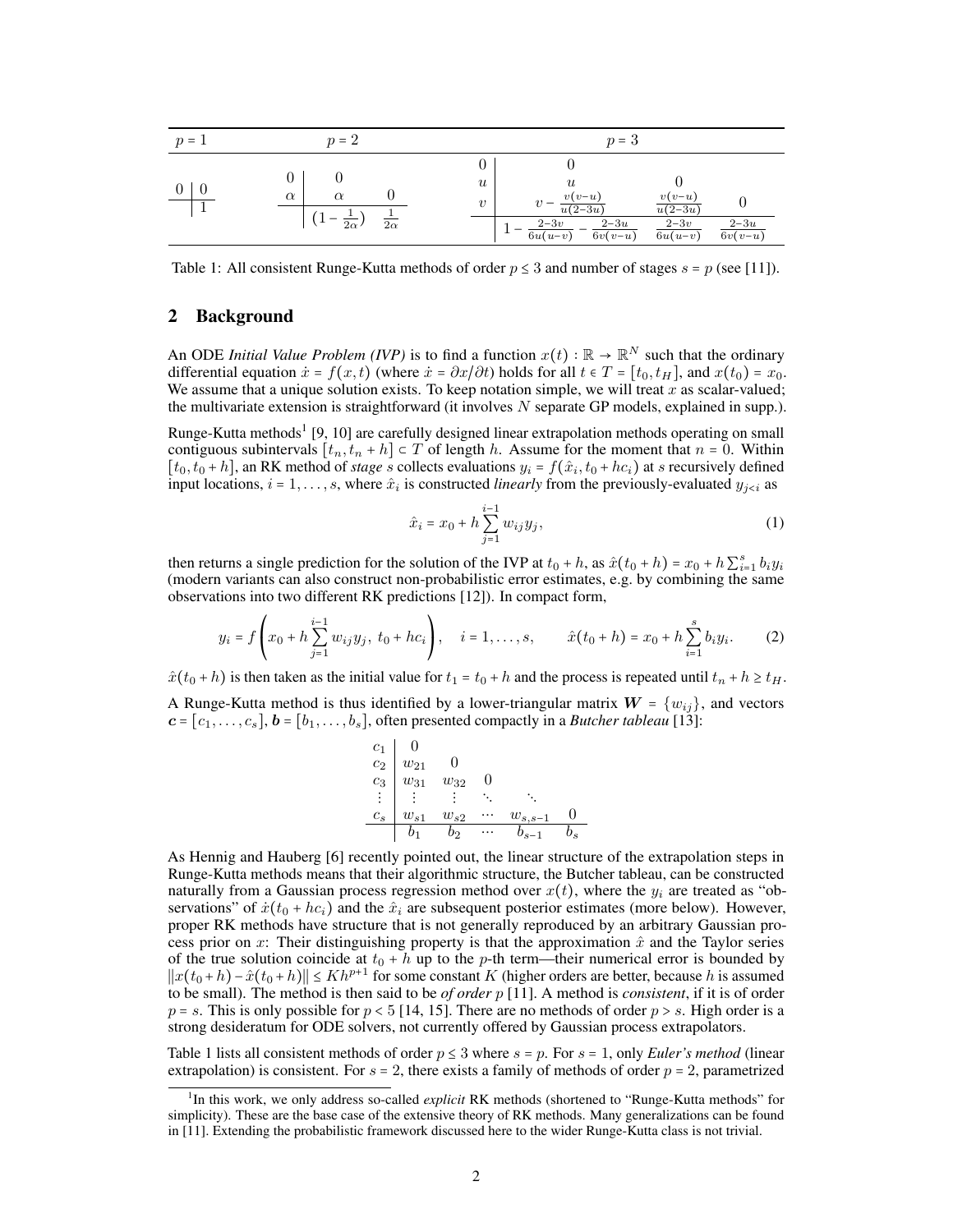by a single parameter  $\alpha \in (0, 1]$ , where  $\alpha = 1/2$  and  $\alpha = 1$  mark the *midpoint rule* and *Heun's method*, respectively. For  $s = 3$ , third order methods are parameterized by two variables  $u, v \in (0, 1]$ .

*Gaussian processes (GPs)* are well-known in the NIPS community, so we omit an introduction. We will use the standard notation  $\mu : \mathbb{R} \to \mathbb{R}$  for the mean function, and  $k : \mathbb{R} \times \mathbb{R} \to \mathbb{R}$  for the covariance function;  $k_{UV}$  for Gram matrices of kernel values  $k(u_i, v_j)$ , and analogous for the mean<br>function:  $u = [u(t)]$   $\Delta$  GP prior  $p(x) = G\mathcal{D}(x; u, k)$  and observations  $(T, V) =$ function:  $\mu_T = [\mu(t_1), \dots, \mu(t_N)]$ . A GP prior  $p(x) = \mathcal{GP}(x; \mu, k)$  and observations  $(T, Y) =$  $\{(t_1, y_1), \ldots, (t_s, y_s)\}\$  having likelihood  $\mathcal{N}(Y; x_T, \Lambda)$  give rise to a posterior  $\mathcal{GP}^s(x; \mu^s, k^s)$  with

$$
\mu_t^s = \mu_t + k_{tT}(k_{TT} + \Lambda)^{-1}(Y - \mu_T) \quad \text{and} \quad k_{uv}^s = k_{uv} - k_{uT}(k_{TT} + \Lambda)^{-1}k_{Tv}.
$$
 (3)

GPs are closed under linear maps. In particular, the joint distribution over  $x$  and its derivative is

$$
p\left[\begin{pmatrix} x \\ \dot{x} \end{pmatrix}\right] = \mathcal{GP}\left[\begin{pmatrix} x \\ \dot{x} \end{pmatrix}; \begin{pmatrix} \mu \\ \mu^{\partial} \end{pmatrix}, \begin{pmatrix} k & k^{\partial} \\ \partial_k & \partial_k \partial \end{pmatrix}\right]
$$
(4)

with 
$$
\mu^{\partial} = \frac{\partial \mu(t)}{\partial t}, \quad k^{\partial} = \frac{\partial k(t, t')}{\partial t'}, \quad \partial_k = \frac{\partial k(t, t')}{\partial t}, \quad \partial_k^{\partial} = \frac{\partial^2 k(t, t')}{\partial t \partial t'}.
$$
 (5)

A recursive algorithm analogous to RK methods can be constructed [\[5,](#page-8-4) [6\]](#page-8-5) by setting the prior mean to the constant  $\mu(t) = x_0$ , then recursively estimating  $\hat{x}_i$  in some form from the current posterior over  $x$ . The choice in [6] is to set  $\hat{x}_i = \mu^i(t+1, k_0)$ , "Observations"  $u_i = f(\hat{x}_i, t+1, k_0)$  are then over x. The choice in [\[6\]](#page-8-5) is to set  $\hat{x}_i = \mu^i(t_0 + hc_i)$ . "Observations"  $y_i = f(\hat{x}_i, t_0 + hc_i)$  are then incorporated with likelihood  $p(y_i|x) = \mathcal{N}(y_i; \dot{x}(t_0 + hc_i), \Lambda)$ . This recursively gives estimates

$$
\hat{x}(t_0 + hc_i) = x_0 + \sum_{j=1}^{i-1} \sum_{\ell=1}^{i-1} k^{\partial} (t_0 + hc_i, t_0 + hc_{\ell}) (\partial K^{\partial} + \Lambda)_{\ell j}^{-1} y_j = x_0 + h \sum_j w_{ij} y_j,
$$
(6)

with  $\partial K^{\partial}_{ij} = \partial k^{\partial} (t_0 + h c_i, t_0 + h c_j)$ . The final prediction is the posterior mean at this point:

$$
\hat{x}(t_0+h) = x_0 + \sum_{i=1}^s \sum_{j=1}^s k^{\partial} (t_0+h, t_0+hc_j) (\partial K^{\partial} + \Lambda)^{-1}_{ji} y_i = x_0 + h \sum_{i=1}^s b_i y_i.
$$
 (7)

#### <span id="page-2-0"></span>3 Results

The described GP ODE estimate shares the algorithmic structure of RK methods (i.e. they both use weighted sums of the constructed estimates to extrapolate). However, in RK methods, weights and evaluation positions are found by careful analysis of the Taylor series of  $f$ , such that low-order terms cancel. In GP ODE solvers they arise, perhaps more naturally but also with less structure, by the choice of the  $c_i$  and the kernel. In previous work [\[6,](#page-8-5) [7\]](#page-8-6), both were chosen ad hoc, with no guarantee of convergence order. In fact, as is shown in the supplements, the choices in these two works—square-exponential kernel with finite length-scale, evaluations at the predictive mean—do not even give the first order convergence of Euler's method. Below we present three specific regression models based on integrated Wiener covariance functions and specific evaluation points. Each model is the improper limit of a Gauss-Markov process, such that the posterior distribution after s evaluations is a proper Gaussian process, and the posterior mean function at  $t_0 + h$  coincides *exactly* with the Runge-Kutta estimate. We will call these methods, which give a probabilistic interpretation to RK methods and extend them to return probability distributions, *Gauss-Markov-Runge-Kutta (GMRK) methods*, because they are based on Gauss-Markov priors and yield Runge-Kutta predictions.

#### <span id="page-2-1"></span>3.1 Design choices and desiderata for a probabilistic ODE solver

Although we are not the first to attempt constructing an ODE solver that returns a probability distribution, open questions still remain about what, exactly, the properties of such a probabilistic numerical method should be. Chkrebtii et al. [\[8\]](#page-8-7) previously made the case that Gaussian measures are uniquely suited because solution spaces of ODEs are Banach spaces, and provided results on consistency. Above, we added the desideratum for the posterior mean to have high order, i.e. to reproduce the Runge-Kutta estimate. Below, three additional issues become apparent:

Motivation of evaluation points Both Skilling [\[5\]](#page-8-4) and Hennig and Hauberg [\[6\]](#page-8-5) propose to put the "nodes"  $\hat{x}(t_0 + hc_i)$  at the current posterior mean of the belief. We will find that this can be made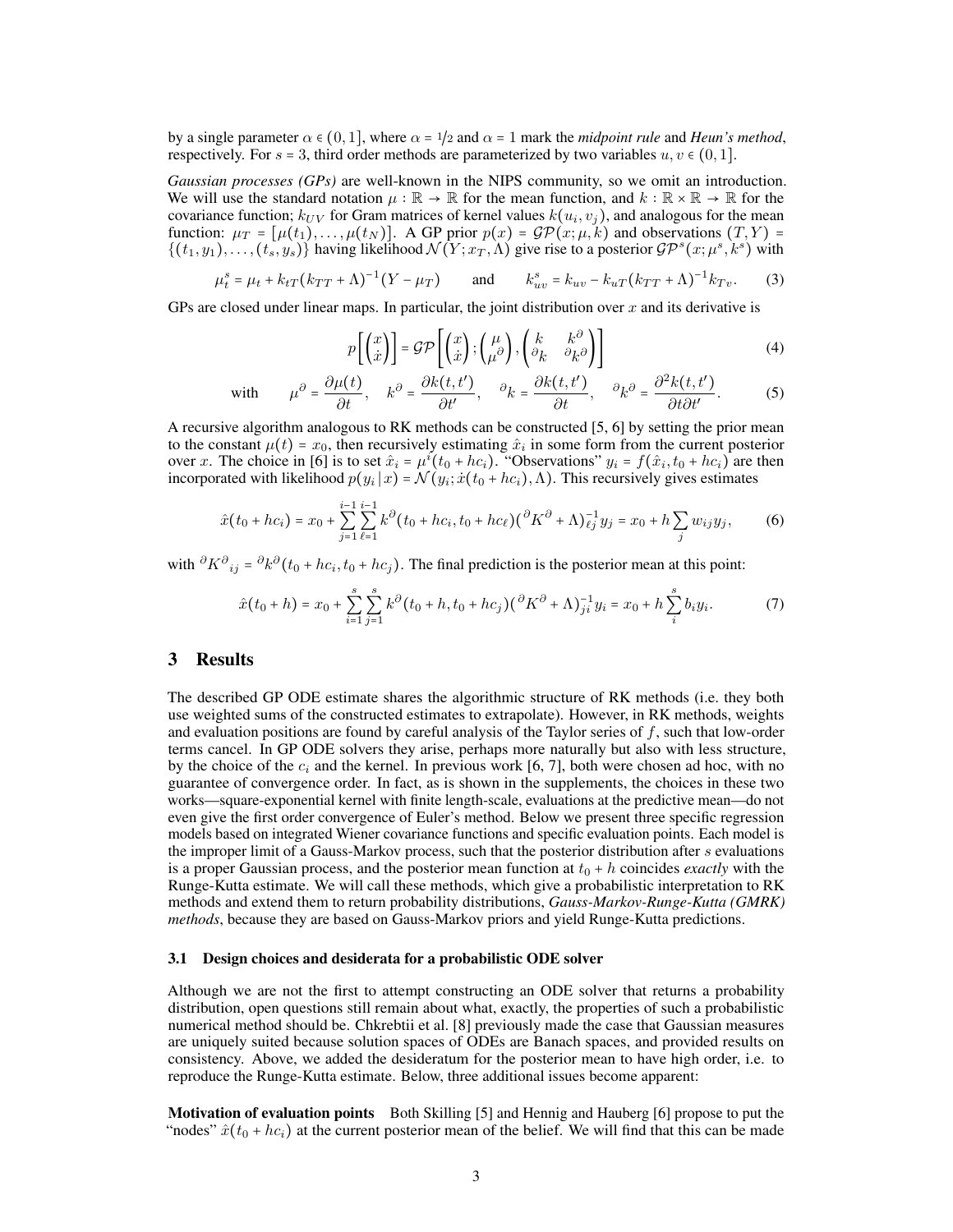<span id="page-3-1"></span>

Figure 1: Top: Conceptual sketches. Prior mean in gray. Initial value at  $t_0 = 1$  (filled blue). Gradient evaluations (empty blue circles, lines). Posterior (means) after first, second and third gradient observation in orange, green and red respectively. Samples from the final posterior as dashed lines. Since, for the second and third-order methods, only the final prediction is a proper probability distribution, for intermediate steps only mean functions are shown. True solution to (linear) ODE in black. Bottom: For better visibility, same data as above, minus final posterior mean.

consistent with the order requirement for the RK methods of first and second order. However, our third-order methods will be forced to use a node  $\hat{x}(t_0 + hc_i)$  that, albeit lying along a function  $w(t)$ in the reproducing kernel Hilbert space associated with the posterior GP covariance function, is not the mean function itself. It will remain open whether the algorithm can be amended to remove this blemish. However, as the nodes do not enter the GP regression formulation, their choice does not directly affect the probabilistic interpretation.

Extension beyond the first extrapolation interval Importantly, the Runge-Kutta argument for convergence order only holds strictly for the first extrapolation interval  $[t_0, t_0 + h]$ . From the second interval onward, the RK step solves an estimated IVP, and begins to accumulate a global estimation error not bounded by the convergence order (an effect termed "Lady Windermere's fan" by Wanner [\[16\]](#page-8-15)). Should a probabilistic solver aim to faithfully reproduce this imperfect chain of RK solvers, or rather try to capture the accumulating global error? We investigate both options below.

Calibration of uncertainty A question easily posed but hard to answer is what it means for the probability distribution returned by a probabilistic method to be well calibrated. For our Gaussian case, requiring RK order in the posterior mean determines all but one degree of freedom of an answer. The remaining parameter is the output scale of the kernel, the "error bar" of the estimate. We offer a relatively simple statistical argument below that fits this parameter based on observed values of  $f$ .

We can now proceed to the main results. In the following, we consider extrapolation algorithms based on Gaussian process priors with vanishing prior mean function, noise-free observation model ( $\Lambda = 0$  in Eq. [\(3\)](#page-1-1)). All covariance functions in question are integrals over the kernel  $k^0(\tilde{t}, \tilde{t}') = \sigma^2 \min(\tilde{t} - \tau, \tilde{t}' - \tau)$  (parameterized by scale  $\sigma^2 > 0$  and off-set  $\tau \in \mathbb{R}$ ; valid on the domain  $\tilde{t},$ the covariance of the Wiener process [\[17\]](#page-8-16). Such integrated Wiener processes are Gauss-Markov processes, of increasing order, so inference in these methods can be performed by filtering, at linear cost [\[18\]](#page-8-17). We will use the shorthands  $t = \tilde{t} - \tau$  and  $t' = \tilde{t}' - \tau$  for inputs shifted by  $\tau$ .

#### <span id="page-3-2"></span>3.2 Gauss-Markov methods matching Euler's method

<span id="page-3-0"></span>**Theorem 1.** The once-integrated Wiener process prior  $p(x) = \mathcal{GP}(x; 0, k^1)$  with

$$
k^{1}(t,t') = \iint_{\tau}^{\tilde{t},\tilde{t}'} k^{0}(u,v)du dv = \sigma^{2} \left( \frac{\min^{3}(t,t')}{3} + |t-t'| \frac{\min^{2}(t,t')}{2} \right)
$$
(8)

*choosing evaluation nodes at the posterior mean gives rise to Euler's method.*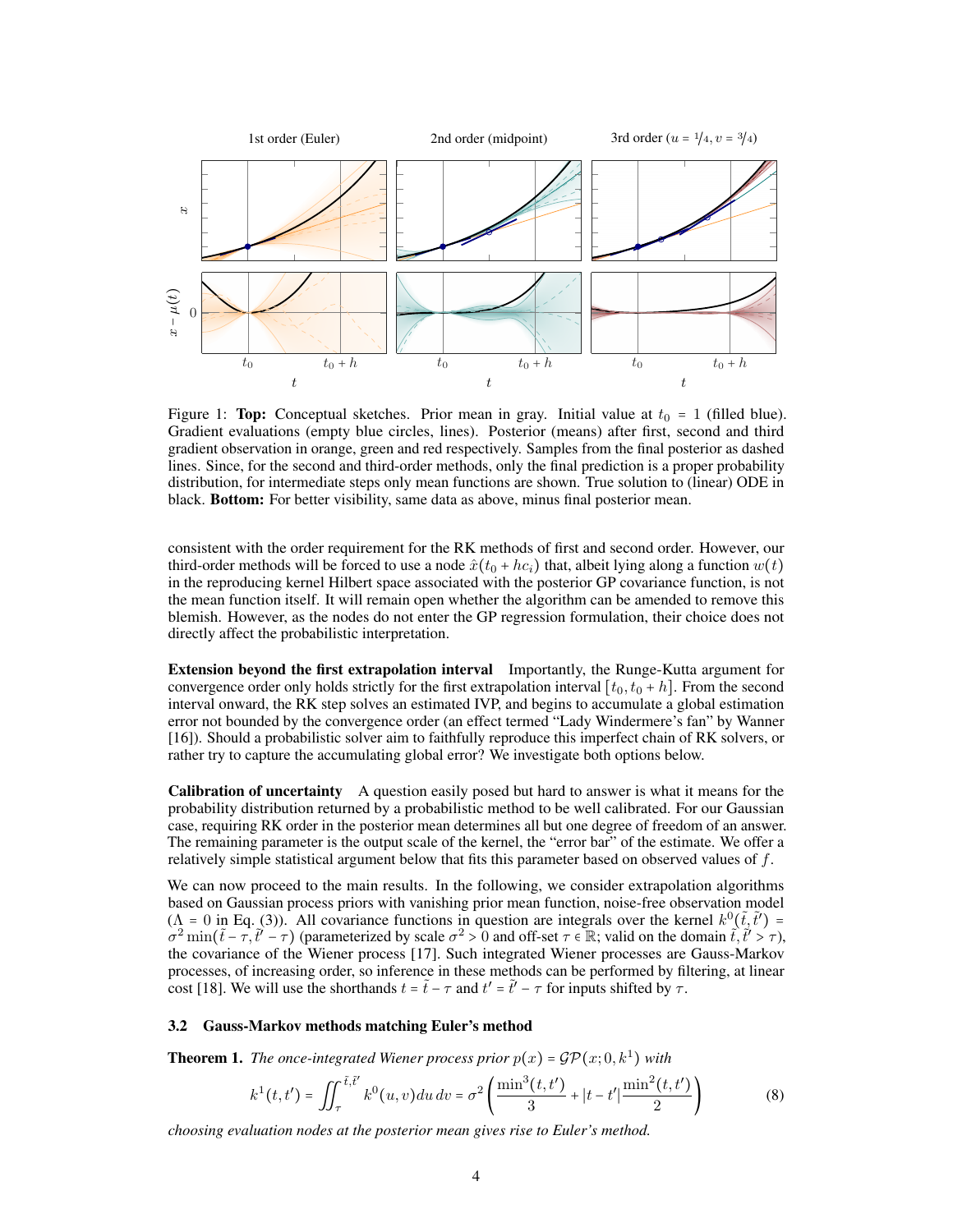*Proof.* We show that the corresponding Butcher tableau from Table [1](#page-1-0) holds. After "observing" the initial value, the second observation  $y_1$ , constructed by evaluating f at the posterior mean at  $t_0$ , is

<span id="page-4-0"></span>
$$
y_1 = f\left(\mu_{|x_0}(t_0), t_0\right) = f\left(\frac{k(t_0, t_0)}{k(t_0, t_0)}x_0, t_0\right) = f(x_0, t_0),\tag{9}
$$

<span id="page-4-1"></span> $\Box$ 

directly from the definitions. The posterior mean after incorporating  $y_1$  is

$$
\mu_{|x_0,y_1}(t_0+h) = \begin{bmatrix} k(t_0+h,t_0) & k^{\partial}(t_0+h,t_0) \end{bmatrix} \begin{bmatrix} k(t_0,t_0) & k^{\partial}(t_0,t_0) \\ k^{\partial}(t_0,t_0) & \partial_k^{\partial}(t_0,t_0) \end{bmatrix}^{-1} \begin{pmatrix} x_0 \\ y_1 \end{pmatrix} = x_0 + hy_1.
$$
\n(10)

An explicit linear algebraic derivation is available in the supplements.

#### 3.3 Gauss-Markov methods matching all Runge-Kutta methods of second order

Extending to second order is not as straightforward as integrating the Wiener process a second time. The theorem below shows that this only works after moving the onset  $-\tau$  of the process towards infinity. Fortunately, this limit still leads to a proper posterior probability distribution.

<span id="page-4-2"></span>**Theorem 2.** *Consider the twice-integrated Wiener process prior*  $p(x) = GP(x; 0, k^2)$  *with* 

$$
k^{2}(t,t') = \iint_{\tau}^{\tilde{t},\tilde{t}'} k^{1}(u,v) du dv = \sigma^{2} \left( \frac{\min^{5}(t,t')}{20} + \frac{|t-t'|}{12} \left( (t+t')\min^{3}(t,t') - \frac{\min^{4}(t,t')}{2} \right) \right). \tag{11}
$$

*Choosing evaluation nodes at the posterior mean gives rise to the RK family of second order methods in the limit of*  $\tau \to \infty$ *.* 

(The twice-integrated Wiener process is a proper Gauss-Markov process for all finite values of  $\tau$  and  $\tilde{t}, \tilde{t}' > 0$ . In the limit of  $\tau \to \infty$ , it turns into an improper prior of infinite local variance.)

*Proof.* The proof is analogous to the previous one. We need to show all equations given by the Butcher tableau and choice of parameters hold for any choice of  $\alpha$ . The constraint for  $y_1$  holds trivially as in Eq. [\(9\)](#page-4-0). Because  $y_2 = f(x_0 + h\alpha y_1, t_0 + h\alpha)$ , we need to show  $\mu_{x_0, y_1}(t_0 + h\alpha) = x_0 + h\alpha y_1$ .<br>Therefore lit  $\epsilon \in (0, 1]$  arbitrary but fixed. Therefore, let  $\alpha \in (0, 1]$  arbitrary but fixed:

$$
\mu_{|x_0, y_1}(t_0 + h\alpha) = \left[k(t_0 + h, t_0) \quad k^{\partial}(t_0 + h, t_0)\right] \left[\begin{array}{cc} k(t_0, t_0) & k^{\partial}(t_0, t_0) \\ \partial_k(t_0, t_0) & \partial_k \partial(t_0, t_0) \end{array}\right]^{-1} \begin{pmatrix} x_0 \\ y_1 \end{pmatrix}
$$

$$
= \left[\begin{array}{cc} t_0^3(10(h\alpha)^2 + 15h\alpha t_0 + 6t_0^2) & t_0^2(6(h\alpha)^2 + 8h\alpha t_0 + 3t_0^2) \\ \frac{120}{24} & \frac{120}{24} \end{array}\right] \left[\begin{array}{cc} t_0^5/20 & t_0^4/8 \\ t_0^4/8 & t_0^3/3 \end{array}\right]^{-1} \begin{pmatrix} x_0 \\ y_1 \end{pmatrix}
$$

$$
= \left[1 - \frac{10(h\alpha)^2}{3t_0^2} & h\alpha + \frac{2(h\alpha)^2}{t_0} \right] \begin{pmatrix} x_0 \\ y_1 \end{pmatrix}
$$

$$
\xrightarrow[\tau \to \infty]{} x_0 + h\alpha y_1
$$
(12)

As  $t_0 = \tilde{t}_0 - \tau$ , the mismatched terms vanish for  $\tau \to \infty$ . Finally, extending the vector and matrix with one more entry, a lengthy computation shows that  $\lim_{T\to\infty} \mu_{[x_0, y_1, y_2]}(t_0 + h) = x_0 + h(1 - 1/2\alpha)y_1 +$  $h/2\alpha y_2$  also holds, analogous to Eq. [\(10\)](#page-4-1). Omitted details can be found in the supplements. They also include the final-step posterior covariance. Its finite values mean that this posterior indeed defines a proper GP. П

#### 3.4 A Gauss-Markov method matching Runge-Kutta methods of third order

Moving from second to third order, additionally to the limit towards an improper prior, also requires a departure from the policy of placing extrapolation nodes at the posterior mean.

**Theorem 3.** *Consider the thrice-integrated Wiener process prior*  $p(x) = GP(x; 0, k^3)$  *with* 

$$
k^{3}(t,t') = \iint_{\tau}^{\tilde{t},\tilde{t}'} k^{2}(u,v)du dv
$$
  
=  $\sigma^{2} \left( \frac{\min^{7}(t,t')}{252} + \frac{|t-t'| \min^{4}(t,t')}{720} \left( 5 \max^{2}(t,t') + 2tt' + 3 \min^{2}(t,t') \right) \right).$  (13)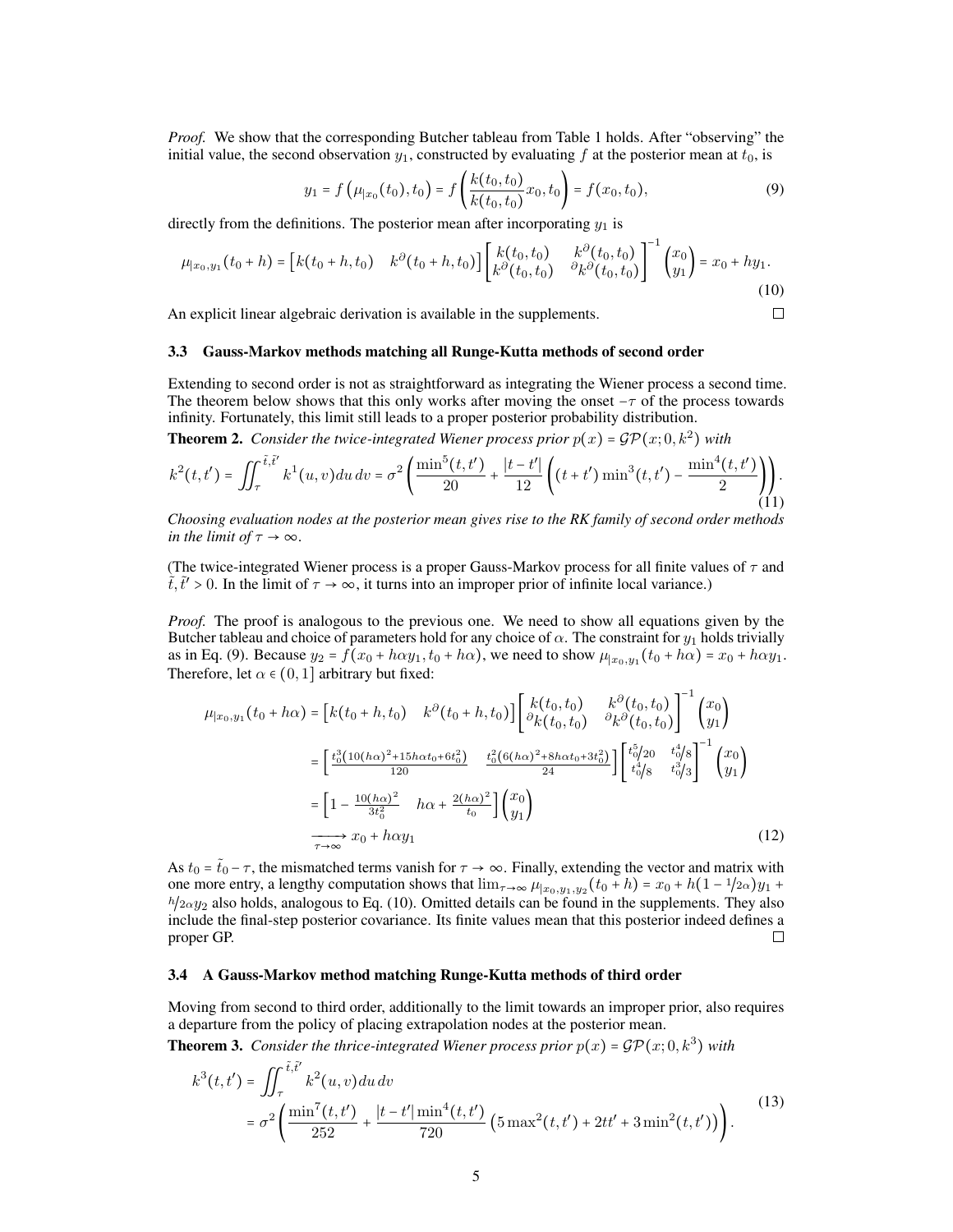*Evaluating twice at the posterior mean and a third time at a specific element of the posterior covariance functions' RKHS gives rise to the entire family of RK methods of third order, in the limit*  $of \tau \rightarrow \infty$ *.* 

*Proof.* The proof progresses entirely analogously as in Theorems [1](#page-3-0) and [2,](#page-4-2) with one exception for the term where the mean does not match the RK weights exactly. This is the case for  $y_3 =$  $x_0 + h[(v - v(v-u)/u(2-3u))y_1 + v(v-u)/u(2-3u)y_2]$  (see Table [1\)](#page-1-0). The weights of Y which give the posterior mean at this point are given by  $kK^{-1}$  (cf. Eq. [\(3\)](#page-1-1), which, in the limit, has value (see supp.):

$$
\lim_{\tau \to \infty} \left[ k(t_0 + hv, t_0) \right] k^{\partial} (t_0 + hv, t_0) \left[ k^{\partial} (t_0 + hv, t_0 + hu) \right] K^{-1}
$$
\n
$$
= \left[ 1 \quad h(v - \frac{v^2}{2u}) \quad h \frac{v^2}{2u} \right]
$$
\n
$$
= \left[ 1 \quad h\left( v - \frac{v(v - u)}{u(2 - 3u)} - \frac{v(3v - 2)}{2(3u - 2)} \right) \right] h\left( \frac{v(v - u)}{u(2 - 3u)} + \frac{v(3v - 2)}{2(3u - 2)} \right) \right]
$$
\n
$$
= \left[ 1 \quad h\left( v - \frac{v(v - u)}{u(2 - 3u)} \right) \left[ h\left( \frac{v(v - u)}{u(2 - 3u)} \right) \right] + \left[ 0 \quad -h \frac{v(3v - 2)}{2(3u - 2)} \right] \left[ \frac{v(3v - 2)}{2(3u - 2)} \right] \right] \tag{14}
$$

This means that the final RK evaluation node does not lie at the posterior mean of the regressor. However, it can be produced by adding a correction term  $w(v) = \mu(v) + \varepsilon(v)(y_2 - y_1)$  where

<span id="page-5-0"></span>
$$
\varepsilon(v) = \frac{v}{2} \frac{3v - 2}{3u - 2} \tag{15}
$$

is a second-order polynomial in v. Since k is of third or higher order in v (depending on the value of u), w can be written as an element of the thrice integrated Wiener process' RKHS [\[19,](#page-8-18) §6.1]. Importantly, the final extrapolation weights  $b$  under the limit of the Wiener process prior again match the RK weights exactly, regardless of how  $y_3$  is constructed.  $\Box$ 

We note in passing that Eq. [\(15\)](#page-5-0) vanishes for  $v = 2/3$ . For this choice, the RK observation  $y_2$  is generated exactly at the posterior mean of the Gaussian process. Intriguingly, this is also the value for  $\alpha$  for which the posterior variance at  $t_0 + h$  is minimized.

#### 3.5 Choosing the output scale

The above theorems have shown that the first three families of Runge-Kutta methods can be constructed from repeatedly integrated Wiener process priors, giving a strong argument for the use of such priors in probabilistic numerical methods. However, requiring this match to a specific Runge-Kutta family in itself does not yet uniquely identify a particular kernel to be used: The posterior mean of a Gaussian process arising from noise-free observations is independent of the output scale (in our notation:  $\sigma^2$ ) of the covariance function (this can also be seen by inspecting Eq. [\(3\)](#page-1-1)). Thus, the parameter  $\sigma^2$  can be chosen independent of the other parts of the algorithm, without breaking the match to Runge-Kutta. Several algorithms using the observed values of f to choose  $\sigma^2$  without major cost overhead have been proposed in the regression community before [e.g. [20,](#page-8-19) [21\]](#page-8-20). For this particular model an even more basic rule is possible: A simple derivation shows that, in all three families of methods defined above, the posterior belief over  $\frac{\partial^s x}{\partial t^s}$  is a Wiener process, and the posterior mean function over the c the derivative after all c steps is a constant function. The Gaussian model implies function over the s-th derivative after all s steps is a constant function. The Gaussian model implies that the expected distance of this function from the (zero) prior mean should be the marginal standard deviation  $\sqrt{\sigma^2}$ . We choose  $\sigma^2$  such that this property is met, by setting  $\sigma^2 = [\partial^s \mu_s(t)/\partial t^s]$ 2 .

Figure [1](#page-3-1) shows conceptual sketches highlighting the structure of GMRK methods. Interestingly, in both the second- and third-order families, our proposed priors are improper, so the solver can not actually return a probability distribution until after the observation of all s gradients in the RK step.

Some observations We close the main results by highlighting some non-obvious aspects. First, it is intriguing that higher convergence order results from repeated integration of Wiener processes. This repeated integration simultaneously adds to and weakens certain prior assumptions in the implicit (improper) Wiener prior: s-times integrated Wiener processes have marginal variance  $k^{s}(t,t) \propto t^{2s+1}$ . Since many ODEs (e.g. linear ones) have solution paths of values  $\mathcal{O}(\exp(t))$ , it is terming to wonder whether there exists a limit process of "infinitely often integrated" Wiener is tempting to wonder whether there exists a limit process of "infinitely-often integrated" Wiener processes giving natural coverage to this domain (the results on a linear ODE in Figure [1](#page-3-1) show how the polynomial posteriors cannot cover the exponentially diverging true solution). In this context,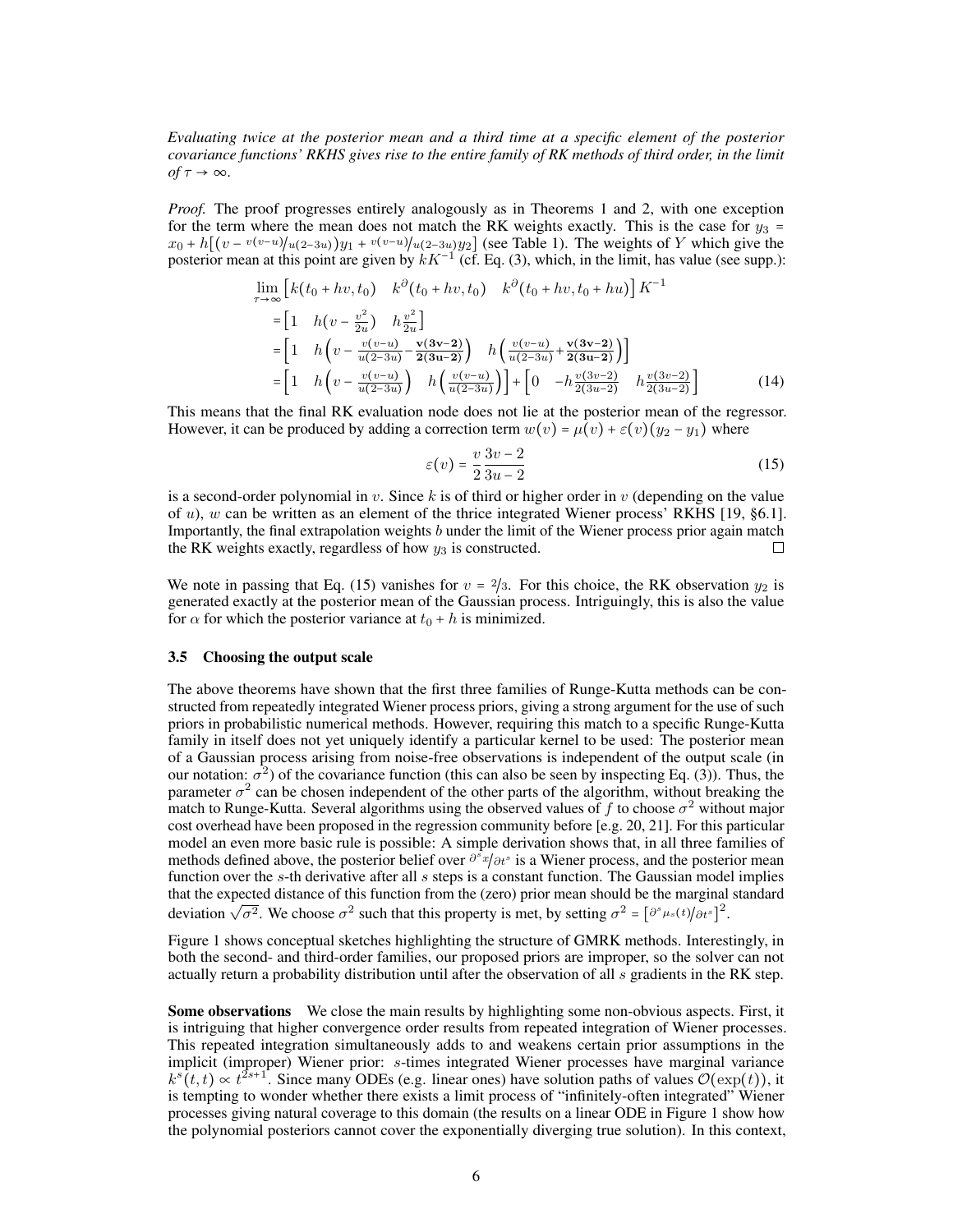<span id="page-6-0"></span>

Figure 2: Options for the continuation of GMRK methods after the first extrapolation step (red). All plots use the midpoint method and  $h = 1$ . Posterior after two steps (same for all three options) in red (mean,  $\pm 2$  standard deviations). Extrapolation after 2, 3, 4 steps (gray vertical lines) in green. Final probabilistic prediction as green shading. True solution to (linear) ODE in black. Observations of  $x$ and  $\dot{x}$  marked by solid and empty blue circles, respectively. Bottom row shows the same data, plotted relative to true solution, at higher y-resolution.

it is also noteworthy that s-times integrated Wiener priors incorporate the lower-order results for  $s' < s$ , so "highly-integrated" Wiener kernels can be used to match finite-order Runge-Kutta methods.<br>Simultaneously, though, sample paths from an a times integrated Wiener process are almost surely. Simultaneously, though, sample paths from an s-times integrated Wiener process are almost surely s-times differentiable. So it seems likely that achieving good performance with a Gauss-Markov-Runge-Kutta solver requires trading off the good marginal variance coverage of high-order Markov models (i.e. repeatedly integrated Wiener processes) against modelling non-smooth solution paths with lower degrees of integration. We leave this very interesting question for future work.

## 4 Experiments

Since Runge-Kutta methods have been extensively studied for over a century [\[11\]](#page-8-10), it is not necessary to evaluate their estimation performance again. Instead, we focus on an open conceptual question for the further development of probabilistic Runge-Kutta methods: If we accept high convergence order as a prerequisite to choose a probabilistic model, how should probabilistic ODE solvers continue *after* the first s steps? Purely from an inference perspective, it seems unnatural to introduce new evaluations of x (as opposed to x) at  $t_0 + nh$  for  $n = 1, 2, \ldots$ . Also, with the exception of the Euler case, the posterior covariance after s evaluations is of such a form that its renewed use in the next interval will not give Runge-Kutta estimates. Three options suggest themselves:

Naïve Chaining One could simply re-start the algorithm several times as if the previous step had created a novel IVP. This amounts to the classic RK setup. However, it does not produce a joint "global" posterior probability distribution (Figure [2,](#page-6-0) left column).

Smoothing An ad-hoc remedy is to run the algorithm in the "Naïve chaining" mode above, producing  $N \times s$  gradient observations and N function evaluations, but then compute a joint posterior distribution by using the first s gradient observations and 1 function evaluation as described in Section [3,](#page-2-0) then using the remaining  $s(N - 1)$  gradients and  $(N - 1)$  function values as in standard GP inference. The appeal of this approach is that it produces a GP posterior whose mean goes through the RK points (Figure [2,](#page-6-0) center column). But from a probabilistic standpoint it seems contrived. In particular, it produces a very confident posterior covariance, which does not capture global error.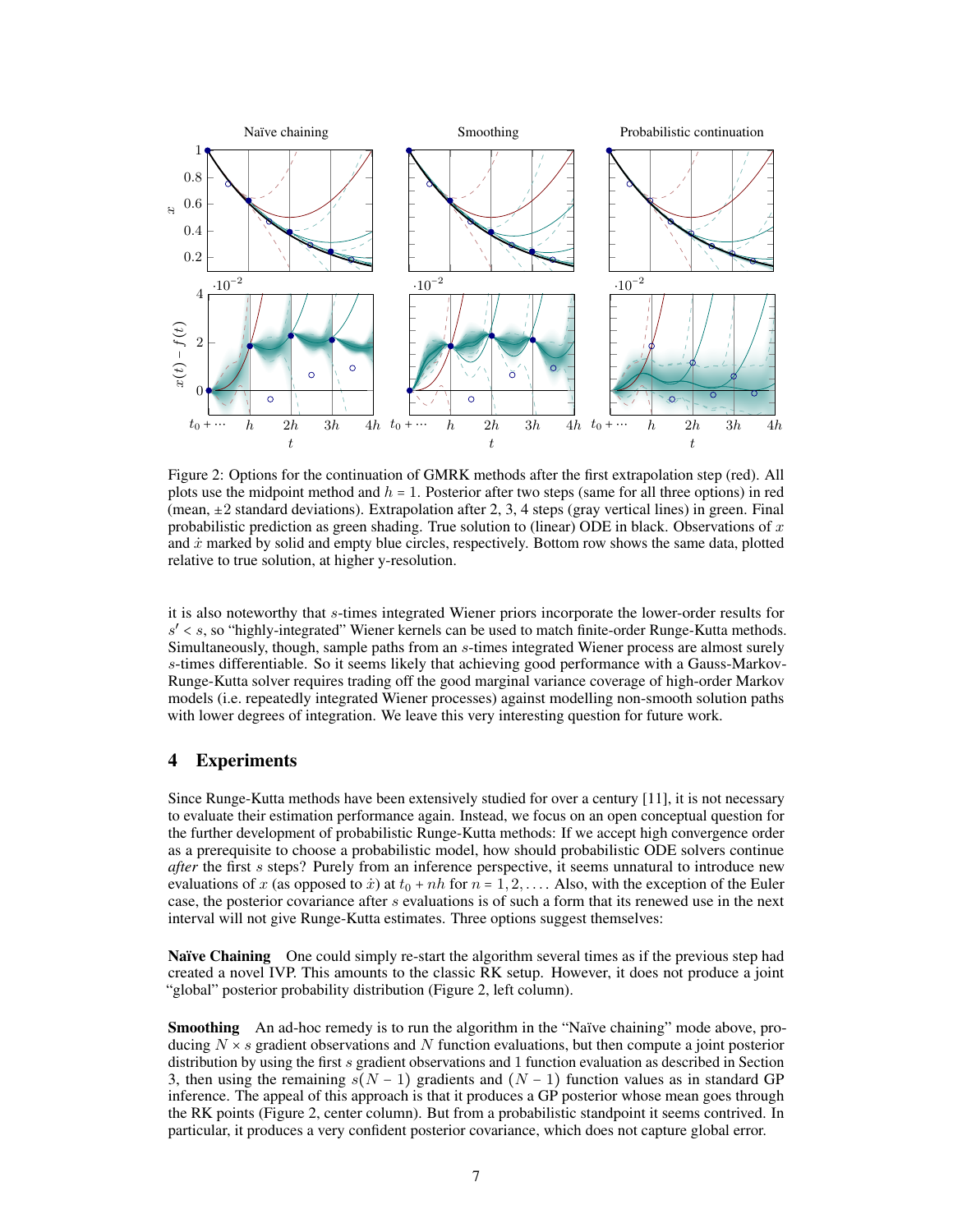<span id="page-7-0"></span>

Figure 3: Comparison of a 2nd order GMRK method and the method from [\[6\]](#page-8-5). Shown is error and posterior uncertainty of GMRK (green) and SE kernel (orange). Dashed lines are +2 standard deviations. The SE method shown used the best out of several evaluated parameter choices.

**Continuing after s evaluations** Perhaps most natural from the probabilistic viewpoint is to break with the RK framework after the first RK step, and simply continue to collect gradient observations either at RK locations, or anywhere else. The strength of this choice is that it produces a continuously growing marginal variance (Figure [2,](#page-6-0) right). One may perceive the departure from the established RK paradigm as problematic. However, we note again that the core theoretical argument for RK methods is only strictly valid in the first step, the argument for iterative continuation is a lot weaker.

Figure [2](#page-6-0) shows exemplary results for these three approaches on the (stiff) linear IVP  $\dot{x}(t) = -\frac{1}{2x}(t)$ ,  $x(0) = 1$ . Naïve chaining does not lead to a globally consistent probability distribution. Smoothing does give this global distribution, but the "observations" of function values create unnatural nodes of certainty in the posterior. The probabilistically most appealing mode of continuing inference directly offers a naturally increasing estimate of global error. At least for this simple test case, it also happens to work better in practice (note good match to ground truth in the plots). We have found similar results for other test cases, notably also for non-stiff linear differential equations. But of course, probabilistic continuation breaks with at least the traditional mode of operation for Runge-Kutta methods, so a closer theoretical evaluation is necessary, which we are planning for a follow-up publication.

Comparison to Square-Exponential kernel Since all theoretical guarantees are given in forms of upper bounds for the RK methods, the application of different GP models might still be favorable in practice. We compared the continuation method from Fig. [2](#page-6-0) (right column) to the ad-hoc choice of a square-exponential (SE) kernel model, which was used by Hennig and Hauberg [\[6\]](#page-8-5) (Fig. [3\)](#page-7-0). For this test case, the GMRK method surpasses the SE-kernel algorithm both in accuracy and calibration: its mean is closer to the true solution than the SE method, and its error bar covers the true solution, while the SE method is over-confident. This advantage in calibration is likely due to the more natural choice of the output scale  $\sigma^2$  in the GMRK framework.

## 5 Conclusions

We derived an interpretation of Runge-Kutta methods in terms of the limit of Gaussian process regression with integrated Wiener covariance functions, and a structured but nontrivial extrapolation model. The result is a class of probabilistic numerical methods returning Gaussian process posterior distributions whose means can match Runge-Kutta estimates exactly.

This class of methods has practical value, particularly to machine learning, where previous work has shown that the probability distribution returned by GP ODE solvers adds important functionality over those of point estimators. But these results also raise pressing open questions about probabilistic ODE solvers. This includes the question of how the GP interpretation of RK methods can be extended beyond the 3rd order, and how ODE solvers should proceed after the first stage of evaluations.

#### Acknowledgments

The authors are grateful to Simo Särkkä for a helpful discussion.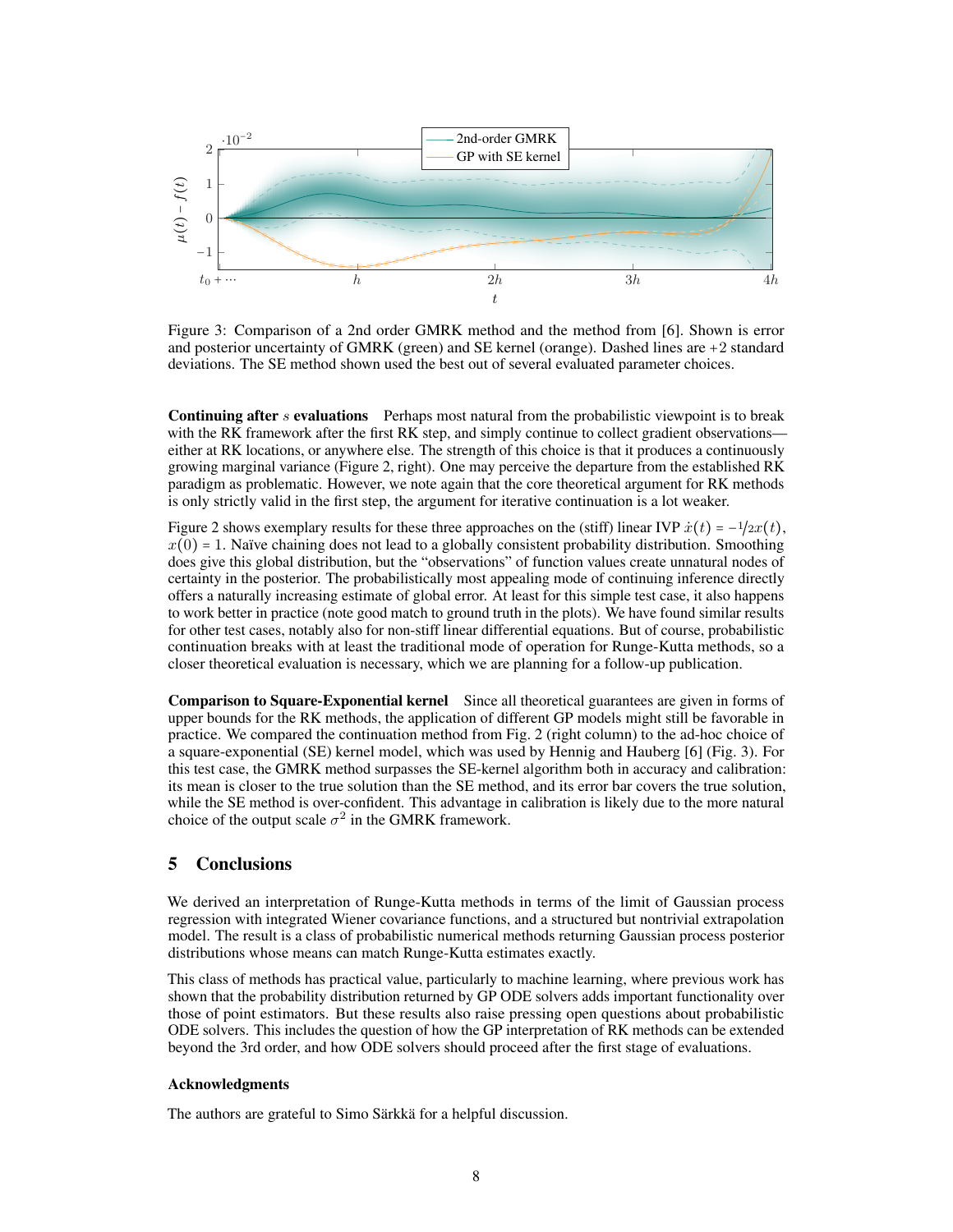#### References

- <span id="page-8-0"></span>[1] T. Graepel. "Solving noisy linear operator equations by Gaussian processes: Application to ordinary and partial differential equations". In: *International Conference on Machine Learning (ICML)*. 2003.
- <span id="page-8-1"></span>[2] B. Calderhead, M. Girolami, and N. Lawrence. "Accelerating Bayesian inference over nonlinear differential equations with Gaussian processes." In: *Advances in Neural Information Processing Systems (NIPS)*. 2008.
- <span id="page-8-2"></span>[3] F. Dondelinger et al. "ODE parameter inference using adaptive gradient matching with Gaussian processes". In: *Artificial Intelligence and Statistics (AISTATS)*. 2013, pp. 216–228.
- <span id="page-8-3"></span>[4] Y. Wang and D. Barber. "Gaussian Processes for Bayesian Estimation in Ordinary Differential Equations". In: *International Conference on Machine Learning (ICML)*. 2014.
- <span id="page-8-4"></span>[5] J. Skilling. "Bayesian solution of ordinary differential equations". In: *Maximum Entropy and Bayesian Methods, Seattle* (1991).
- <span id="page-8-5"></span>[6] P. Hennig and S. Hauberg. "Probabilistic Solutions to Differential Equations and their Application to Riemannian Statistics". In: *Proc. of the 17th int. Conf. on Artificial Intelligence and Statistics (AISTATS)*. Vol. 33. JMLR, W&CP, 2014.
- <span id="page-8-6"></span>[7] M. Schober et al. "Probabilistic shortest path tractography in DTI using Gaussian Process ODE solvers". In: *Medical Image Computing and Computer-Assisted Intervention–MICCAI 2014*. Springer, 2014.
- <span id="page-8-7"></span>[8] O. Chkrebtii et al. "Bayesian Uncertainty Quantification for Differential Equations". In: *arXiv prePrint 1306.2365* (2013).
- <span id="page-8-8"></span>[9] C. Runge. "Über die numerische Auflösung von Differentialgleichungen". In: *Mathematische Annalen* 46 (1895), pp. 167–178.
- <span id="page-8-9"></span>[10] W. Kutta. "Beitrag zur näherungsweisen Integration totaler Differentialgleichungen". In: *Zeitschrift für Mathematik und Physik* 46 (1901), pp. 435–453.
- <span id="page-8-10"></span>[11] E. Hairer, S. Nørsett, and G. Wanner. *Solving Ordinary Differential Equations I – Nonstiff Problems*. Springer, 1987.
- <span id="page-8-11"></span>[12] J. R. Dormand and P. J. Prince. "A family of embedded Runge-Kutta formulae". In: *Journal of computational and applied mathematics* 6.1 (1980), pp. 19–26.
- <span id="page-8-12"></span>[13] J. Butcher. "Coefficients for the study of Runge-Kutta integration processes". In: *Journal of the Australian Mathematical Society* 3.02 (1963), pp. 185–201.
- <span id="page-8-13"></span>[14] F. Ceschino and J. Kuntzmann. *Problèmes différentiels de conditions initiales (méthodes numériques)*. Dunod Paris, 1963.
- <span id="page-8-14"></span>[15] E. B. Shanks. "Solutions of Differential Equations by Evaluations of Functions". In: *Mathematics of Computation* 20.93 (1966), pp. 21–38.
- <span id="page-8-15"></span>[16] E. Hairer and C. Lubich. "Numerical solution of ordinary differential equations". In: *The Princeton Companion to Applied Mathematics,* ed. by N. Higham. PUP, 2012.
- <span id="page-8-16"></span>[17] N. Wiener. "Extrapolation, interpolation, and smoothing of stationary time series with engineering applications". In: *Bull. Amer. Math. Soc.* 56 (1950), pp. 378–381.
- <span id="page-8-17"></span>[18] S. Särkkä. *Bayesian filtering and smoothing*. Cambridge University Press, 2013.
- <span id="page-8-18"></span>[19] C. Rasmussen and C. Williams. *Gaussian Processes for Machine Learning*. MIT, 2006.
- <span id="page-8-19"></span>[20] R. Shumway and D. Stoffer. "An approach to time series smoothing and forecasting using the EM algorithm". In: *Journal of time series analysis* 3.4 (1982), pp. 253–264.
- <span id="page-8-20"></span>[21] Z. Ghahramani and G. Hinton. *Parameter estimation for linear dynamical systems*. Tech. rep. Technical Report CRG-TR-96-2, University of Totronto, Dept. of Computer Science, 1996.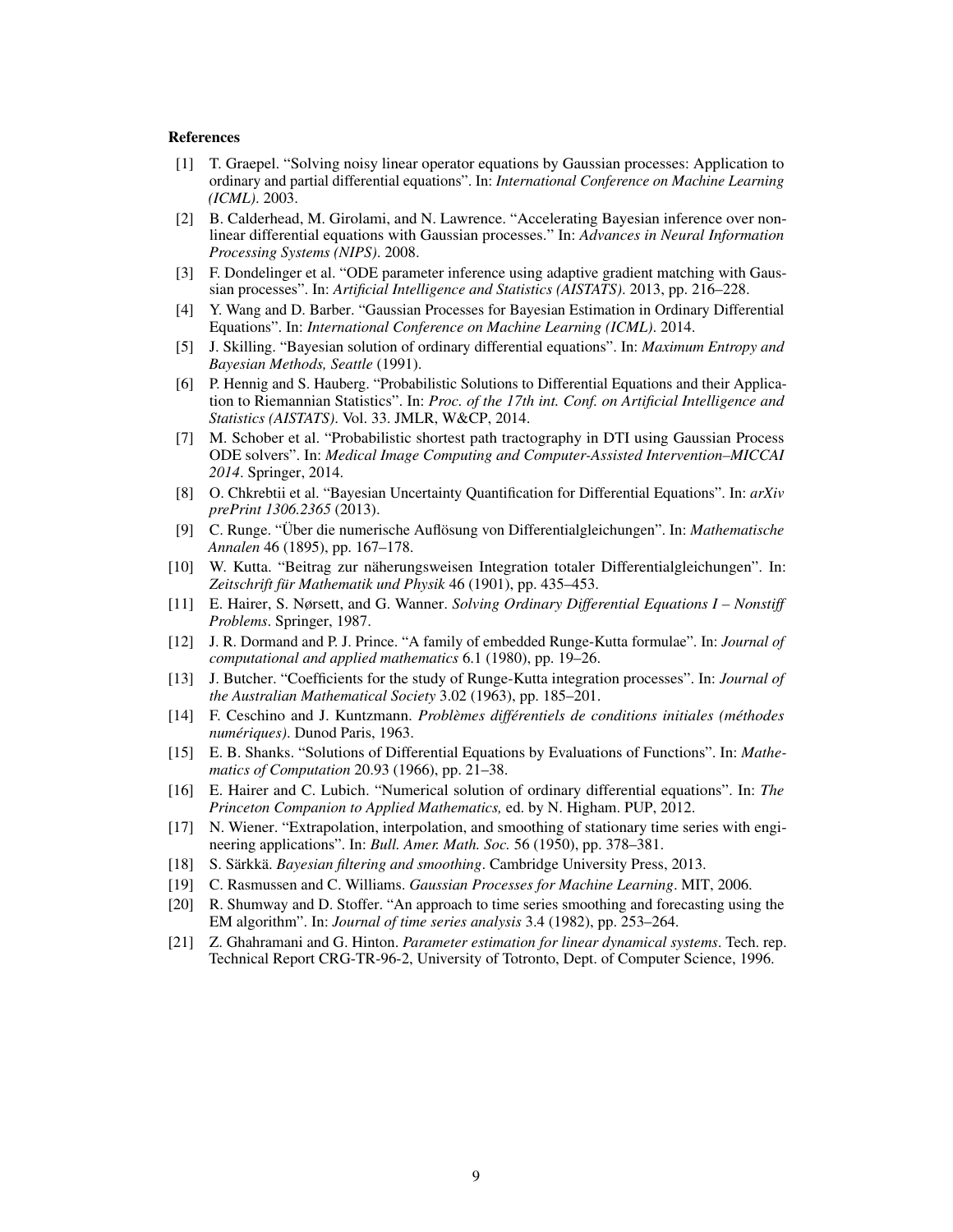## — Supplementary Material —

This document contains derivation steps omitted in the main paper. Additionally, the website $2$  to this publication contains MATLAB Symbolic Math Toolbox code which was used to obtain the lengthy derivations.

## A Multivariate extension

The GMRK model can be extended to the multivariate case analogously to Runge-Kutta methods. All equations in the RK framework also work with vector-valued function values, and all derivations presented in the paper and in this supplement carry over to the non-scalar case without modification: Consider dimension  $j \in \{1, \ldots, N\}$ . The projected outputs are the same as if j were an independent one-dimensional problem, which can be modeled with a separate Gaussian process. For a joint notation, vectorize the N dimensions with a Kronecker product: if  $k(t, t')$  is an one-dimensional covariance function, the function covariance function, the function

$$
\bar{k}(\boldsymbol{t},\boldsymbol{t}') = \boldsymbol{D}_{ij}k(t_i,t'_j),\tag{16}
$$

where  $D$  is an  $N \times N$  positive semi-definite matrix, defines a covariance function over N dimensions, if t and t' are N dimensional. Choosing  $D = I$  results in a N-dimensional GP model where output dimensions are independent of each other as required.

## B Covariance functions of integrated Wiener processes

It was observed that integrated Wiener processes generate RK methods of various order with higher number of integrations leading to RK methods of higher order.

Here we present the derivation of the covariance functions of the applied Wiener process kernels as well as their derivatives as needed.

#### B.1 The once integrated Wiener process

The *Wiener process* covariance function is given by

<span id="page-9-0"></span>
$$
k_{WP}(t, t') = \sigma^2 \min(t, t') \tag{17}
$$

It is only defined for t, t′ <sup>&</sup>gt; <sup>0</sup>. Integration with respect to both arguments leads to the *once integrated Wiener process* which is once differentiable. Its covariance function is

$$
k_1(t, t') = \int_0^t du \int_0^{t'} dv \, \sigma^2 \min(u, v)
$$
  
\n
$$
= \sigma^2 \int_0^t du \int_0^{t'} dv \, \min(u, v)
$$
  
\n
$$
t \ge t'_{\sigma^2} \left( \int_{t'}^t du \int_0^{t'} dv \, v + 2 \int_0^{t'} du \int_0^u dv \, v \right)
$$
  
\n
$$
= \sigma^2 \left( \int_{t'}^t du \, \frac{1}{2} t'^2 + 2 \int_0^{t'} du \, \frac{1}{2} u^2 \right)
$$
  
\n
$$
= \sigma^2 \left( \frac{1}{2} (t - t') t'^2 + \frac{1}{3} (t'^3) \right)
$$
  
\n
$$
= \sigma^2 \left( \frac{\min^3(t, t')}{3} + |t - t'| \frac{\min^2(t, t')}{2} \right)
$$
 (18)

where  $t, t'$  were replaced with  $min(t, t')$  and  $max(t, t')$  at the last step.

<sup>2</sup><http://probabilistic-numerics.org/ODEs.html>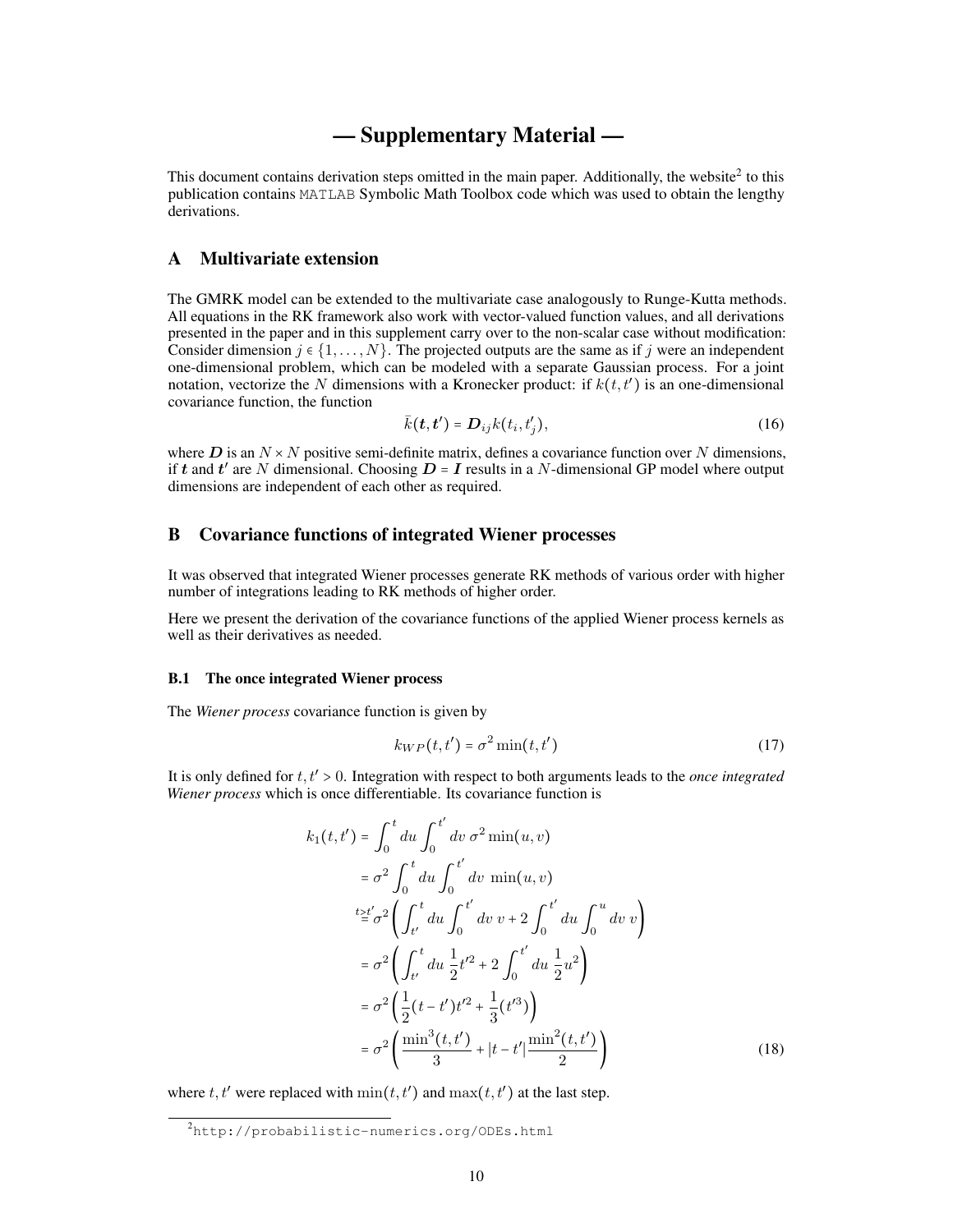The necessary derivatives of this kernel are

$$
k^{\partial}(t, t') = \sigma^2 \begin{cases} t < t' : & \frac{t^2}{2} \\ t > t' : & (tt' - \frac{t'^2}{2}) \end{cases}
$$
(19)

$$
\partial_k \partial(t, t') = \sigma^2 \min(t, t') \qquad \qquad = k_{WP}(t, t'). \tag{20}
$$

#### B.2 The twice integrated Wiener process

Iterating this process leads to the *twice integrated Wiener process*. Its covariance function is

$$
k_2(t, t') = \sigma^2 \left( \int_0^t du \int_0^{t'} dv \frac{\min^3(u, v)}{3} + |u - v| \frac{\min^2(u, v)}{2} \right)
$$
  
\n
$$
t \ge t'_{0} \sigma^2 \left( \left( \int_{t'}^t du \int_0^{t'} dv (u - v) \frac{v^2}{2} + \frac{v^3}{3} \right) + \left( \int_0^{t'} du \int_0^u dv (u - v) \frac{v^2}{2} + \frac{v^3}{3} \right) + \left( \int_0^v du \int_0^{t'} dv (v - u) \frac{u^2}{2} + \frac{u^3}{3} \right) \right)
$$
  
\n
$$
= \sigma^2 \left( \frac{\min^5(t, t')}{20} + \frac{|t - t'|}{12} \left( (t + t') \min^3(t, t') - \frac{\min^4(t, t')}{2} \right) \right) \tag{21}
$$

Derivatives of this kernel are

<span id="page-10-0"></span>
$$
k^{\partial}(t, t') = \sigma^2 \begin{cases} t > t' : & \left(\frac{t'^2}{24}(t'^2 - 4tt' + 6t^2)\right) \\ t \le t' : & \left(-\frac{t^4}{24} + \frac{t't^3}{6}\right) \end{cases}
$$
(22)

$$
\partial_k \partial_t(t, t') = \sigma^2 \left( \frac{\min^3(t, t')}{3} + |t - t'| \frac{\min^2(t, t')}{2} \right) = k_1(t, t'). \tag{23}
$$

## B.3 The thrice integrated Wiener process

Similarly, the *thrice integrated Wiener process* is obtained by

$$
k_3(t, t') = \sigma^2 \left( \int_0^t du \int_0^{t'} dv \frac{\min^5(u, v)}{20} + \frac{|u - v|}{12} \left( (u + v) \min^3(u, v) - \frac{\min^4(u, v)}{2} \right) \right)
$$
  
 
$$
= \sigma^2 \left( \frac{\min^7(t, t')}{252} + \frac{|t - t'| \min^4(t, t')}{720} \left( 5 \max^2(t, t') + 2tt' + 3 \min^2(t, t') \right) \right) \tag{24}
$$

Omitted steps are similar as in the derivation of [\(18\)](#page-9-0) and [\(21\)](#page-10-0).

Its derivatives are given by

$$
k^{\partial}(t, t') = \sigma^2 \begin{cases} t > t' : & \left(\frac{t'^3}{720} \left(20t^3 - 15t^2t' + 6tt'^2 - t'^3\right)\right) \\ t \le t' : & \left(\frac{t^4}{720} \left(15t'^2 - 6tt' + t^2\right)\right) \end{cases}
$$
(25)

$$
{}^{\partial}k^{\partial}(t,t') = \sigma^2 \left( \frac{\min^5(t,t')}{20} + \frac{|t-t'|}{12} \left( (t+t') \min^3(t,t') - \frac{\min^4(t,t')}{2} \right) \right) = k_2(t,t'). \tag{26}
$$

## C Posterior predictive GP distributions

In order to build GMRK methods it is necessary to compute closed forms of the resulting posterior mean and covariance functions after  $s$  evaluations. Forms are given below. In cases where a derivation is omitted, results were obtained with MATLAB's Symbolic Math Toolbox. Code is available online.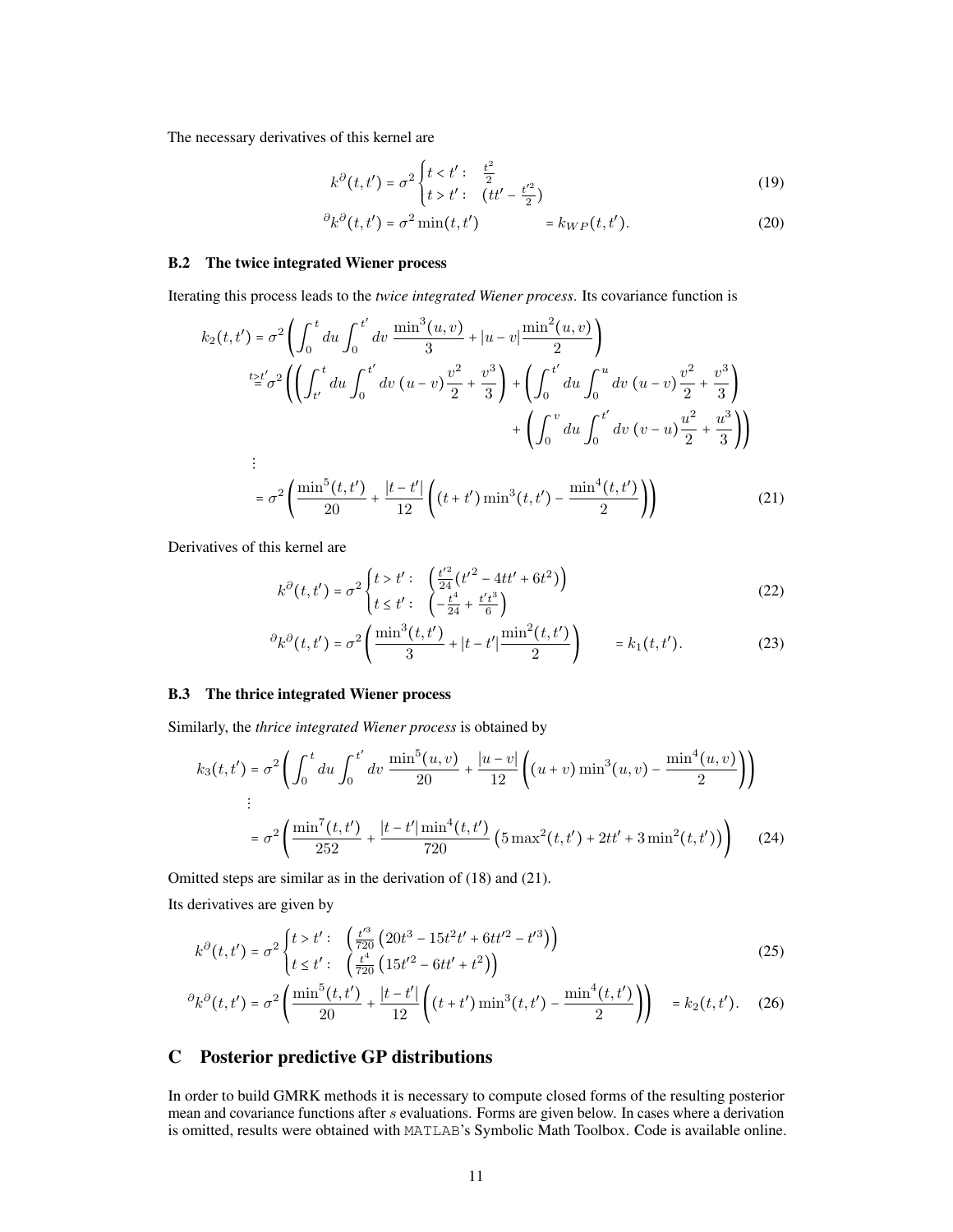#### C.1 Posterior predictive mean and covariance functions of the once integrated WP

Below are the formulas of the posterior mean and covariance of the once integrated WP after each step.

<span id="page-11-0"></span>
$$
\mu_{|x_0}(t) = \frac{k(t, t_0)}{k(t_0, t_0)} x_0
$$
\n
$$
= \frac{t_0^3/3 + |t - t_0|t_0^2/2}{t_0^3/3} x_0
$$
\n
$$
= \left(1 + |t - t_0|\frac{3}{2t_0}\right) x_0
$$
\n
$$
\mu_{|x_0, y_1}(t) = \left[k(t, t_0) \quad k^\partial(t, t_0)\right] \underbrace{\left[k(t_0, t_0) \quad k^\partial(t_0, t_0)\right]^{-1}}_{=:K} \underbrace{\left(t_0, t_0\right) \left[\frac{k(t_0, t_0)}{k(t_0, t_0)}\right]^{-1}}_{=:K} \underbrace{\left(t \ge t_0 : \frac{1}{|K|} \left[t^2 t_0/2 - t^3/6 \quad t^2/2\right] \left[\frac{t_0}{-t_0^2/2} - \frac{t_0^2/2}{t_0^3/3}\right] \begin{pmatrix} x_0\\ y_1 \end{pmatrix}}_{=:\begin{cases} t \ge t_0 : & \frac{1}{|K|} \left[t^2 t_0/2 - t^3/6 \quad t t_0 - t_0^2/2\right] \left[\frac{t_0}{-t_0^2/2} - \frac{t^2}{t_0^3/3}\right] \begin{pmatrix} x_0\\ y_1 \end{pmatrix} \right]}_{:=\begin{cases} t \ge t_0 : & x_0 + (t - t_0)y_1\\ t < t_0 : \frac{3t^2 t_0 - 2t^3}{t_0^3} x_0 - \frac{t^2 t_0 - t^3}{t_0^2} y_1 \end{cases}
$$
\n(28)

Eqs. [\(27\)](#page-11-0) and [\(28\)](#page-11-1) also complete the proof of Theorem 1 by observing that  $y_1 = f(x_0, t_0) = f(\mu_0, t_0)$  and  $x_0 = x_0 + hy_0 = u_0 + (t_0 + h)$  which match Euler's method  $f(\mu_{|x_0}(t_0), t_0)$  and  $x_1 = x_0 + hy_1 = \mu_{|x_0, y_1}(t_0 + h)$ , which match Euler's method.

Without loss of generality, we can assume that  $t' \leq t$ . With this convention the posterior covariances functions are functions are

<span id="page-11-1"></span>
$$
k_{|x_0}(t, t') = k^1(t, t') - \frac{k^1(t, t_0)k^1(t_0, t')}{k^1(t_0, t_0)}
$$
  
\n
$$
= \left(\frac{\min^3(t, t')}{3} + |t - t'| \frac{\min^2(t, t')}{2}\right)
$$
  
\n
$$
- \frac{1}{24t_0^3} \left(\min^2(t, t_0) \min^2(t_0, t')(t + t_0 + 2|t - t_0|)(t' + t_0 + 2|t' - t_0|)\right)
$$
  
\n
$$
k_{|x_0, y_1}(t, t') = k^1(t, t') - [k(t, t_0) \quad k^\partial(t, t_0)] K^{-1} \left[\frac{k(t_0, t')}{\partial k(t_0, t')}\right]
$$
  
\n
$$
\vdots
$$
  
\n
$$
= \begin{cases} t, t' > t_0 : \quad \frac{(t_0 - t')^2(3t - t' - 2t_0)}{6} \\ t > t_0 \ge t' : \quad 0 \\ t, t' \le t_0 : \quad \frac{t'^2(t_0 - t)^2(3t t_0 - t' t_0 - 2t t')}{6t_0^3} \end{cases}
$$
(30)

#### C.2 Predictive mean and covariance of the twice integrated WP

Below are the formulas for the posterior mean for the twice integrated WP and the generic 2-stage RK method. Throughout, we write  $\mu(t) = \mu(t_0 + s)$  with appropriate  $s \in \mathbb{R}$ , which will simplify formulas significantly. Furthermore, we omit stating the generating formulas and intermediate steps as the former are analogous to the ones in Sec. [C.1](#page-2-1) and the latter were performed with MATLAB's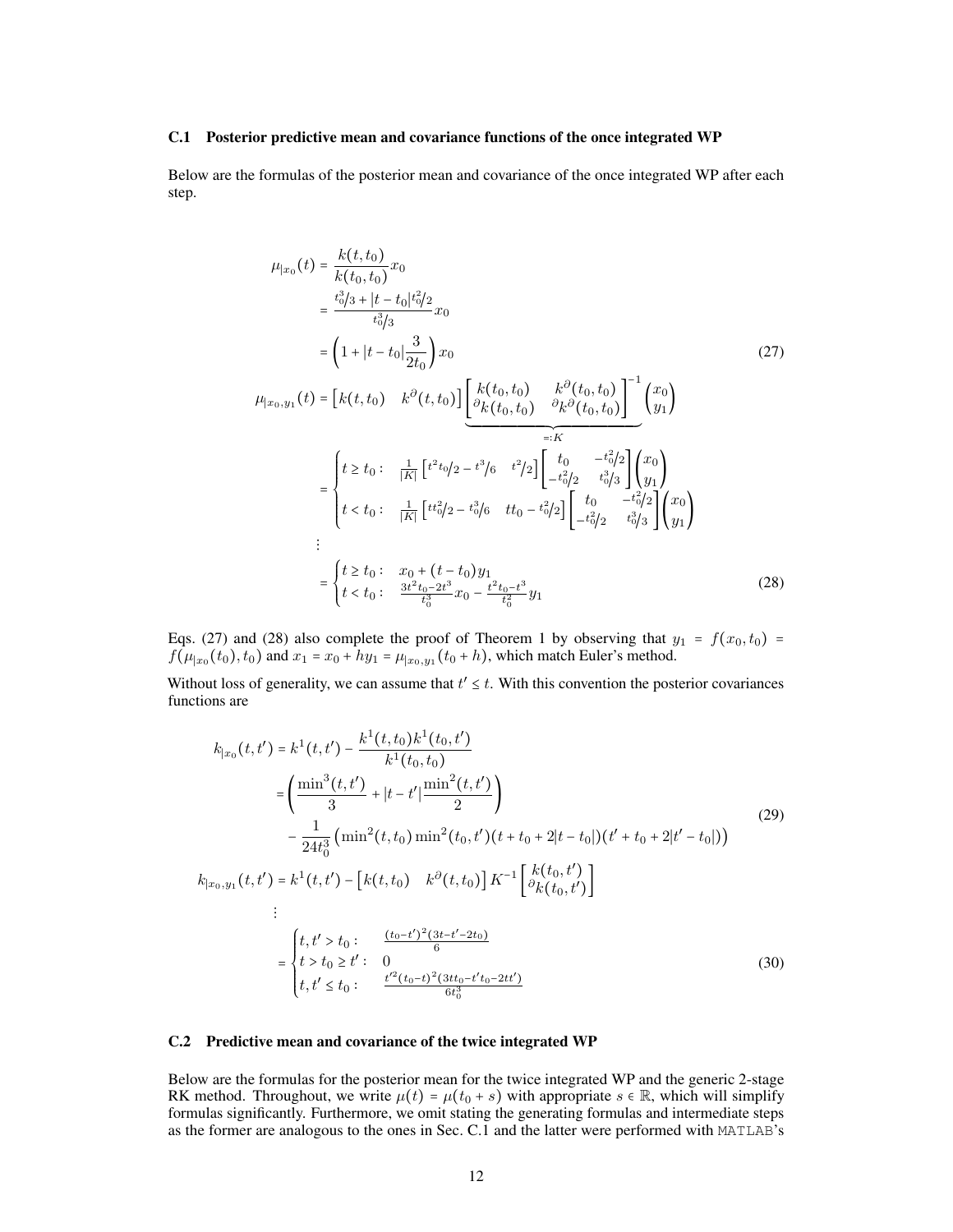Symbolic Math Toolbox.

$$
\mu_{|x_0}(t_0+s) = \left[1 + \frac{5s}{2t_0} + \frac{5s^2}{3t_0^2} + \mathbb{I}_{(-\infty,s)}\left(\frac{s^5}{6t_0^5}\right)\right]x_0\tag{31}
$$

$$
\mu_{|x_0, y_1}(t_0 + s) = \begin{bmatrix} 1 - \frac{10s^2}{3t_0^2} + \mathbb{I}_{(-\infty, s)} \left( \frac{5s^4}{t_0^4} + \frac{8s^5}{3t_0^5} \right) \right] x_0 \\ + \left[ s + \frac{2s^2}{t_0} - \mathbb{I}_{(-\infty, s)} \left( \frac{2s^4}{t_0^3} + \frac{s^5}{t_0^4} \right) \right] y_0 \end{bmatrix} \tag{32}
$$

$$
\lim_{t_0 \to \infty} \mu_{|x_0, y_1, y_2}(t_0 + s) = x_0 + \left(s - \frac{s^2}{2h\alpha}\right)y_1 + \frac{s^2}{2h\alpha}y_2\tag{33}
$$

As was the case for the posterior mean, we will write the posterior covariance function as  $k(t, t') = k(t_0 + s, t_0 + s')$  while also assuming w.l.o.g. that  $s' \le s$ . The posterior covariance functions are then given by:

$$
k_{|x_0}(t_0+s,t_0+s') = \frac{ss'}{48}t_0^3 + (ss'^2 + s^2s')\frac{t_0^2}{24} + \frac{s^2s'^2}{9}t_0
$$
  
+ 
$$
\left(\frac{|s|^5}{240} + \frac{s^2s'^3}{24} + \frac{s^3s'^2}{24} - \frac{ss'^4}{48} - \frac{s^4s'}{48} + \frac{|s'|^5}{240} - \frac{|s'-s|^5}{240}\right)t_0^0
$$
  
- 
$$
\left(ss'^5 + s^5s' - s|s'|^5 - s'|s|^5\right)\frac{t_0^{-1}}{96} - \left(s^2s'^5 + s^5s'^2 - s^2|s'|^5 - s'^2|s|^5\right)\frac{t_0^{-2}}{144}
$$
  
- 
$$
\left(s^5 - |s|^5\right)\left(s'^5 - |s'|^5\right)\frac{t_0^{-5}}{2880}
$$
  

$$
\overrightarrow{t_0 \to \infty}
$$
 (34)

$$
k_{[x_0,y_1]}(t_0+s,t_0+s') = \begin{cases} s, s' > 0: & \frac{s'^5}{240} + \frac{s^2 s'^3}{24} + \frac{s^3 s'^2}{24} - \frac{|s'-s|^5}{240} + \frac{s^5}{240} - \frac{s s'^4}{48} - \frac{s^4 s'}{48} + \frac{s^2 s'^2}{36}t_0\\ s > 0 \ge s': & \frac{s^2 s'^3}{36 t_0^2} \\ s, s' \le 0: & \frac{s^2 s'^3}{24} - \frac{s'^5}{240} + \frac{s^3 s'^2}{240} - \frac{|s'-s|^5}{240} - \frac{s^5}{240} + \frac{s s'^4}{48} + \frac{s^4 s'}{48} \\ & + \frac{s^2 s'^2}{36} t_0 + \frac{s^2 s'^2 (s^2+s'^2)}{12 t_0} + \frac{s^2 s'^2 (s^3+s'^3)}{36 t_0^2} - \frac{s^4 s'^4 (s'+s)}{24 t_0^4} \\ & - \frac{s^4 s'^4}{12 t_0^3} - \frac{s^5 s'^5}{45 t_0^5} \end{cases} \tag{35}
$$

 $\overrightarrow{t_0\rightarrow\infty}$  ∞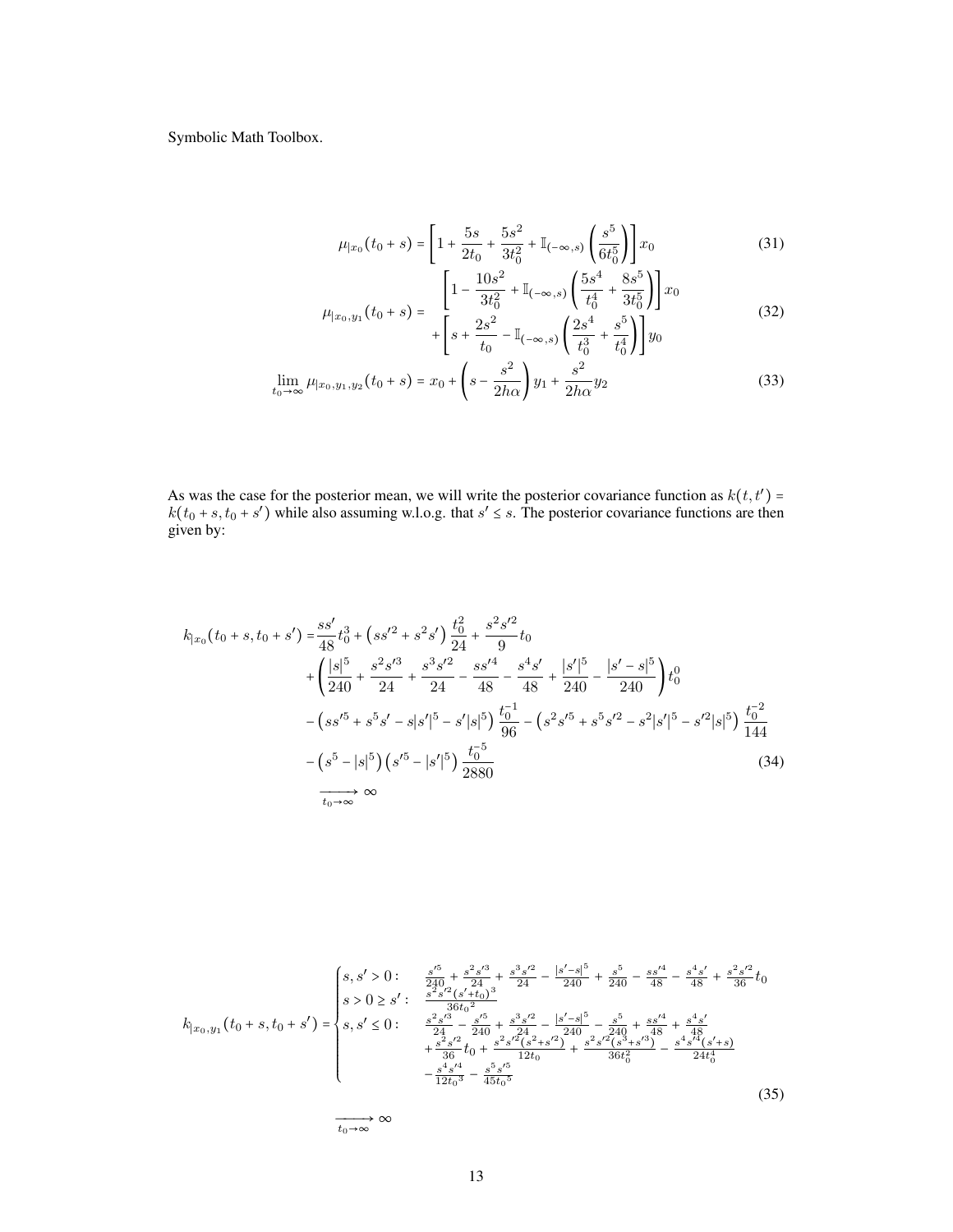For the final posterior covariance, it is also necessary to distinguish between the cases whether  $s, s' \geq h\alpha, s \geq h\alpha > s'$  and  $s, s' \leq h\alpha$ .

$$
\begin{bmatrix}\ns, s' > (h\alpha): & \left[ \left( 8s'^{5} - 40ss'^{4} + 80(s^{2}s'^{3} + (h\alpha)^{2}(s^{2}s' + ss'^{2}) \right) \right. \\
-20(h\alpha)^{3}(s^{2} + s'^{2}) - 160(h\alpha)s^{2}s'^{2} \big) t_{0} \\
-15(h\alpha)^{6} + 60(h\alpha)^{5}(s + s') - 90(h\alpha)^{4}(s^{2} + s'^{2}) \\
+24(h\alpha)s'^{4} - 540(h\alpha)^{3}(ss'^{2} + s^{2}s') \\
-120(h\alpha)ss'^{4} - 540(h\alpha)^{2}s^{2}s'^{2} + 240(h\alpha)s^{2}s'^{3} \\
-240(h\alpha)^{4}s' \big] \big[ 960t_{0} + 2880h\alpha \big]^{-1} \\
s > (h\alpha) \ge s' > 0: & \left[ \left( 20(s^{2}s'^{4} - (h\alpha)^{4}s'^{2}) + 80(h\alpha)^{3}s^{2} + 240(h\alpha)s'^{5} \right. \\
-40(h\alpha)^{3}s'^{4} - 60(h\alpha)^{4}s'^{3} - 120(h\alpha)s'^{4} \big) t_{0} + 24(h\alpha)^{2}s'^{4} \\
+ 15(h\alpha)s'^{3}s'^{4} - 60(h\alpha)s'^{2}s'^{4} \\
+ 240(h\alpha)s'^{3}s'^{3} - 120(h\alpha)s'^{2}s'^{3} + 90(h\alpha)s^{2}s'^{4} \\
+ 240(h\alpha)s'^{3}s'^{3} - 120(h\alpha)s'^{2}s'^{3} + 90(h\alpha)s^{2}s'^{4} \\
+ 240(h\alpha)s'^{3}s'^{3} - 120(h\alpha)s'^{2}s'^{3} + 90(h\alpha)s^{2}s'^{4} \\
+ 8(h\alpha)^{2}s'^{5} + 20(h\alpha)s'^{2}s'^{2}(s^{2} + s'^{2}) \big) t_{0} \\
- 15s^{4}s'^{4} + 24(h\alpha)^{3}s'^{5} - 120(h\alpha)s^{3}s'^{4} \\
+ 240(h\alpha)^{2}s'^{5} + 20(h\alpha)s^{3}s'^{2}(s^{2} + s'^
$$

$$
\lim_{t_0 \to \infty} k_{|x_0, y_1, y_2}(t_0 + s, t_0 + s') = \begin{cases} s, s' > (h\alpha) : & \begin{bmatrix} s'^3/12 - (h\alpha)s'^2/6 + (h\alpha)^2 s'/12 - (h\alpha)^3/48 \end{bmatrix} s^2 \\ s > (h\alpha) \ge s' > 0 : & \begin{bmatrix} s'^2 \left(20(h\alpha)^3 s - 10(h\alpha)s((h\alpha)s + s'^2) + 2(h\alpha)s'^3 + 5(s^2s'^2 - (h\alpha)^4) \right) \end{bmatrix} \\ \text{lim}_{t_0 \to \infty} k_{|x_0, y_1, y_2}(t_0 + s, t_0 + s') = \begin{cases} s > (h\alpha) > 0 \ge s' : & -1/4s \left[ (h\alpha)s'^2((h\alpha)^2 - 4(h\alpha)s + 2s^2 \right] \\ (h\alpha) \ge s, s' > 0 : & \begin{bmatrix} s'^2 \left(20(h\alpha)s'^2((h\alpha) - s) - 10(h\alpha)ss'^2 + 2(h\alpha)s'^3 + 5s^2(s^2 + s'^2) \right) \end{bmatrix} \begin{bmatrix} 240(h\alpha) \end{bmatrix}^{-1} \\ (h\alpha) \ge s > 0 \ge s' : & \begin{bmatrix} s^2s'^2(s - 2(h\alpha))^2 \end{bmatrix} \begin{bmatrix} 48(h\alpha) \end{bmatrix}^{-1} \\ s, s' \le 0 : & \begin{bmatrix} -1/120 \left[ s^2(s^3 - 5s^2s' + 10ss'2 - 10(h\alpha)s'^2 \right] \end{bmatrix} \end{cases} \tag{37}
$$

<span id="page-13-0"></span>Eq. [\(37\)](#page-13-0) concludes the proof of Theorem 2 as it shows that the covariance function after the RK step is finite for all values of  $s, s'$ .

## C.3 Posterior predictive mean and covariance of the thrice integrated WP

Here we list the equations of posterior mean and covariance for the thrice integrated WP and the generic 3-stage RK method. The same structure as in Sec. [C.2](#page-3-2) was applied.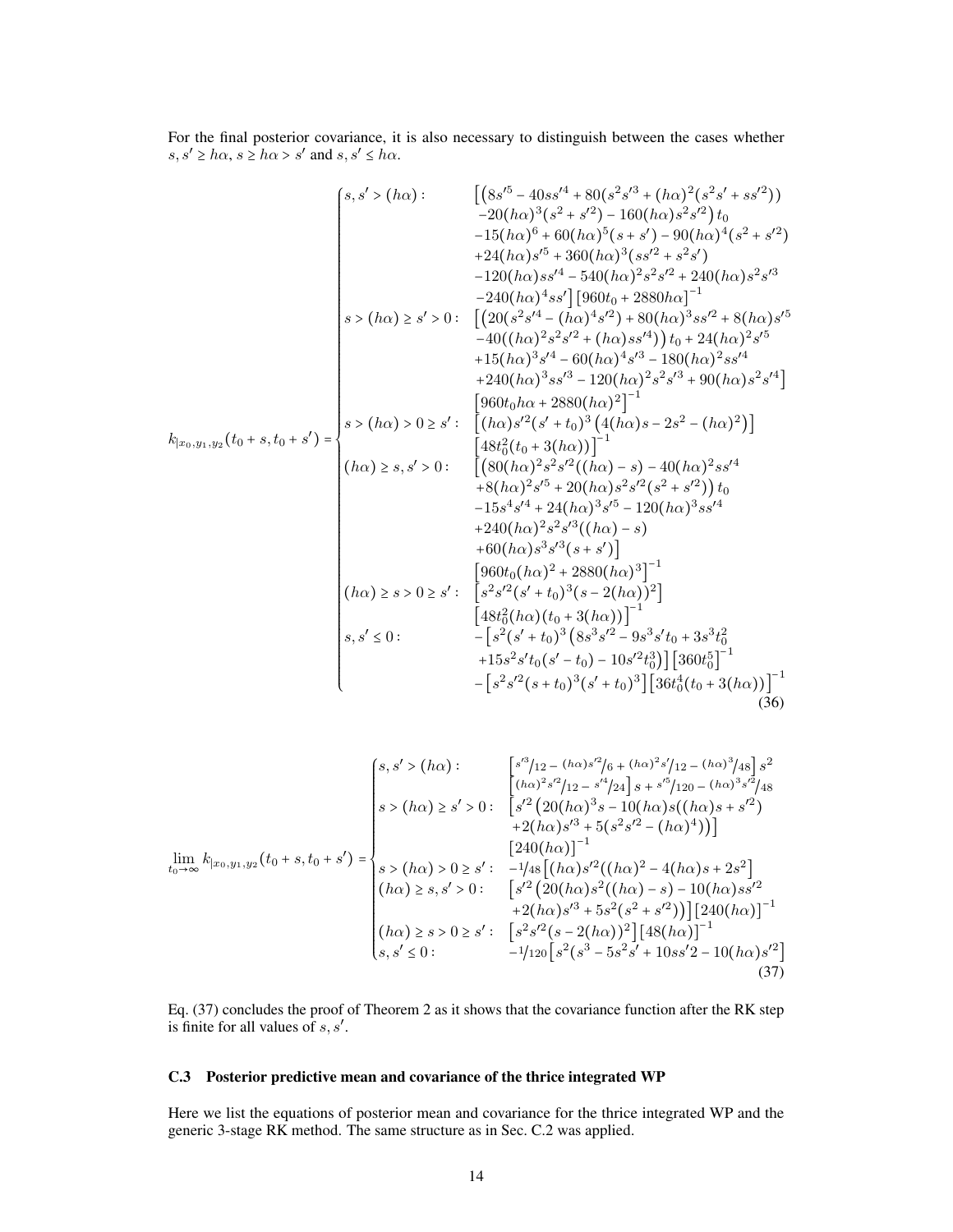$$
\lim_{t_0 \to \infty} \mu_{|x_0}(t_0 + s) = x_0 \tag{38}
$$

$$
\lim_{t_0 \to \infty} \mu_{|x_0, y_1}(t_0 + s) = x_0 + sy_1 \tag{39}
$$

$$
\lim_{t_0 \to \infty} \mu_{|x_0, y_1, y_2}(t_0 + s) = x_0 + \left(s - \frac{s^2}{2hu}\right)y_1 + \frac{s^2}{2hu}y_2\tag{40}
$$

$$
\lim_{t_0 \to \infty} \mu_{|x_0, y_1, y_2, y_3}(t_0 + s) = x_0 + \left(s - \frac{h(\frac{s^2 u}{2} + \frac{s^2 v}{2}) - \frac{s^3}{3}}{h^2 u v}\right) y_1 \tag{41}
$$

$$
+\left(\frac{s^2(2s-3hv)}{6h^2u(u-v)}\right)y_2+\left(-\frac{s^2(2s-3hu)}{6h^2v(u-v)}\right)y_3\tag{42}
$$

As in the case of the twice integrated Wiener process, the covariance function is infinite for  $\lim_{t_0\to\infty}$ . Therefore, we only list the final posterior covariance function.

$$
For s, s' > hv > hu > 0:
$$

$$
\lim_{t_0 \to \infty} k_{|x_0, y_1, y_2, y_3}(t_0 + s, t_0 + s') =
$$
\n
$$
\left\{ \left[ -21h^5u(s^2 + s'^2) + 14h^4(s^3 + s'^3) \right] v^5 + \left[ -21h^5u^2(s^2 + s'^2) + 14h^4u(s^3 + s'^3) \right] \right. \\
\left. + 126h^4u(s^2s' + ss'^2) - 84h^3(s^3s' + ss'^3) \right] v^4 + \left[ -21h^5u^3(s^2 + s'^2) + 14h^4u^2(s^3 + s'^3) \right. \\
\left. + 126h^4u^2(s^2s' + ss'^2) - 84h^3u(s^3s' + ss'^3) - 630h^3us^2s'^2 + 210h^2(s^3s'^2 + s^2s'^3) \right] v^3
$$
\n
$$
+ \left[ -21h^5u^4(s^2 + s'^2) + 14h^4u^3(s^3 + s'^3) + 126h^4u^3(s^2s' + ss'^2) - 84h^3u^2(s^3s' + ss'^3) \right. \\
\left. - 252h^3u^2s^2s'^2 + 378h^2u(s^3s'^2 + s^2s'^3) - 392hs^3s'^3 \right] v^2 + \left[ 14h^4u^4(s^3 + s'^3) \right. \\
\left. - 84h^3u^3(s^3s' + ss'^3) + 126h^2u^2(s^3s'^2 - s^2s'^2 + s^2s'^3) - 224hus^3s'^3 + 210s^3s'^4 - 126s^2s'^5 \right. \\
\left. + 42ss'^6 - 6s'^7 \right] v + 42h^2u^3(s^3s'^2 + s^2s'^3) - 56hu^2s^3s'^3 \right) / (30240v)
$$
\n(43)

For  $s > hv \ge s' > hu > 0$ :

$$
\lim_{t_0 \to \infty} k_{|x_0, y_1, y_2, y_3}(t_0 + s, t_0 + s') =
$$
\n
$$
\left\{ \left( 21h^7us'^2 - 14h^6s'^3 \right) v^6 + \left( -126suh^6s'^2 + 84sh^5s'^3 \right) v^5 + (315uh^5s^2s'^2 - 210h^4s^2s'^3)v^4 + (-378h^5s^2s'^2u^2 - 168h^4s^3s'^2u + 252h^4s^2s'^3u + 112h^3s^3s'^3)v^3 + (-21h^7s^2u^5 - 21h^7s'^2u^5 + 126h^6s^2s'u^4 + 126h^6ss'^2u^4 - 126h^5s^2s'^2u^3 + 252h^4s^3s'^2u^2 + 252h^4s^2s'^3u^2 - 168h^3s^3s'^3u - 315h^3s^2s'^4u + 126h^2s^2s'^5 - 42h^2ss'^6 + 6h^2s'^7)v^2 + (14h^6s^3u^5 - 84h^5s^3s'u^4 - 126h^5s^2s'^2u^4 - 84h^5ss'^3u^4 + 84h^4s^3s'^2u^3 + 84h^4s^2s'^3u^3 - 168h^3s^3s'^3u^2 + 210h^2s^3s'^4u + 42h^2ss'^6u - 6h^2s'^7u - 84hs^3s'^5)v + 42h^4s^3s'^2u^4 + 42h^4s^2s'^3u^4 - 56h^3s^3s'^3u^3 - 21hs^2s'^6u + 14s^3s'^6 \right) / (-30240h^2v^2 + 30240uh^2v) \tag{44}
$$

For  $s > hv > hu \ge s' > 0$ :

$$
\lim_{t_0 \to \infty} k_{[x_0, y_1, y_2, y_3]}(t_0 + s, t_0 + s') =
$$
\n
$$
\frac{s'^2}{30240h^2uv} \Big[ -21h^7(u^5v^2 + u^4v^3 + u^3v^4 + u^2v^5) - 21hs^2s'^4(u + v) - 126h^4s^2u^3v(hu - s') + 126h^6s(u^4v^2 + u^3v^3 + u^2v^4) + 14h^6s'(u^5v + u^4v^2 + u^3v^3 + u^2v^4 + uv^5) + 14s^3s'^4 + 63h^5u^3v^2s^2 - 315h^5u^2v^3s^2 - 84h^5ss'(u^4v + u^3v^2 + u^2v^3 + uv^4) - 84h^4u^3vs^3 + 42h^4u^4s^2(s + s') - 42h^4u^2v^2s^2s' + 42h^2uvss'^4 + 168h^4u^2v^2s^3 + 210h^4uv^3s^2s' - 56h^3u^2s^3s'(u - v) - 112h^3uv^2s^3s' - 6h^2uvs'^5 \Big] \tag{45}
$$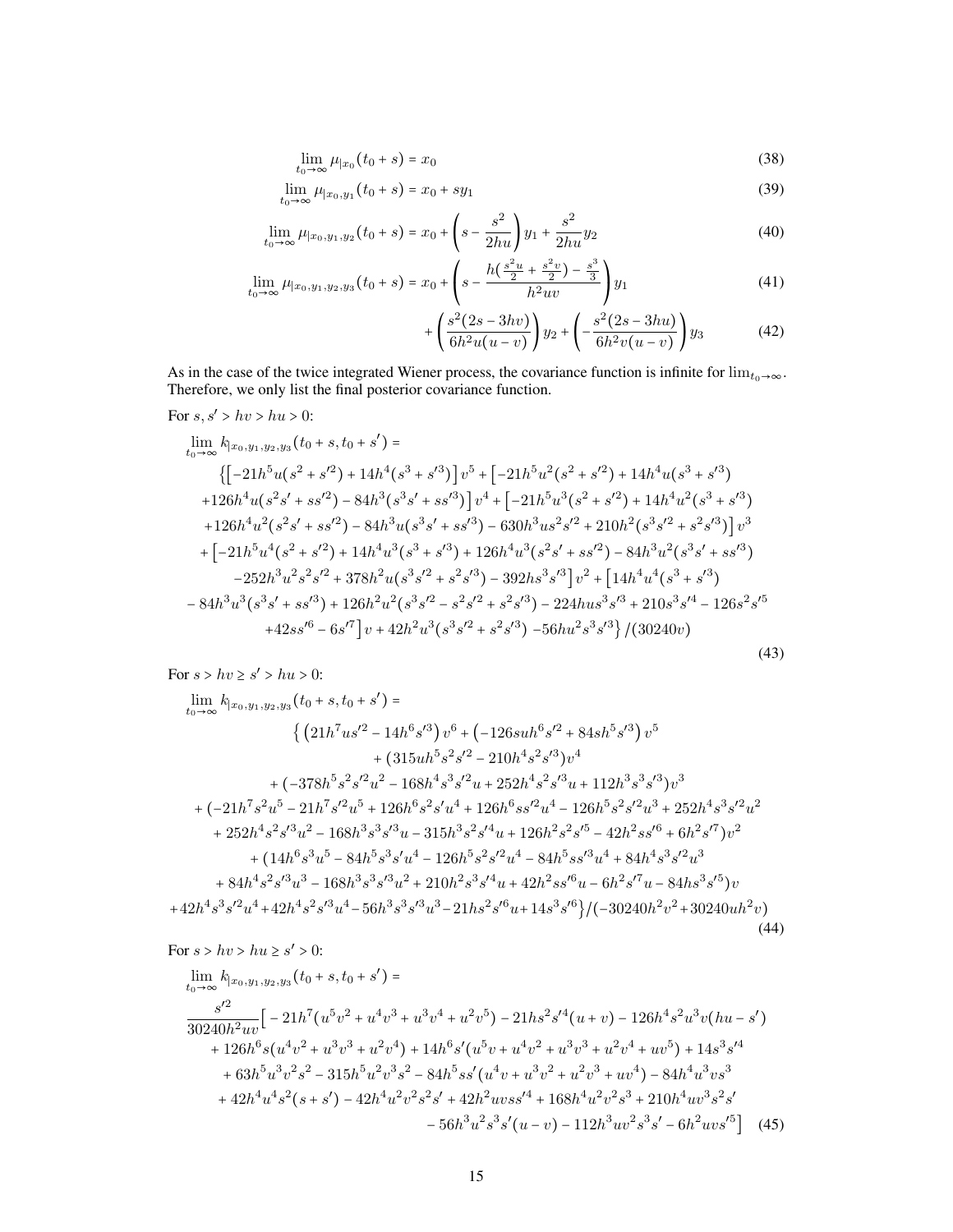For  $s > hv > hu > 0 \ge s'$ :

$$
\lim_{t_0 \to \infty} k_{|x_0, y_1, y_2, y_3}(t_0 + s, t_0 + s') =
$$
\n
$$
\frac{hs'^2}{4320v} \Big[ \left(-3h^4u^4v^2 - 3h^4u^3v^3 - 3h^4u^2v^4 - 3h^4uv^5 + 18h^3su^3v^2 + 18h^3su^2v^3 + 18h^3suv^4
$$
\n
$$
+ 2s'h^3u^4v + 2s'h^3u^3v^2 + 2s'h^3u^2v^3 + 2s'h^3uv^4 + 2s'h^3v^5 - 18h^2s^2u^3v + 9h^2s^2u^2v^2
$$
\n
$$
- 45h^2s^2uv^3 - 12s'h^2su^3v - 12s'h^2su^2v^2 - 12s'h^2su^3 - 12s'h^2sv^4 + 6hs^3u^3
$$
\n
$$
- 12hs^3u^2v + 24hs^3uv^2 + 6s'h^2u^3 + 18s'h^2u^2v - 6s'h^2uv^2 + 30s'h^2v^3 - 8s's^3u^2
$$
\n
$$
+ 8s's^3uv - 16s's^3v^2 \Big] \Big]
$$
 (46)

For  $hv \geq s, s' > hu > 0$ :

$$
\lim_{t_0 \to \infty} k_{|x_0, y_1, y_2, y_3}(t_0 + s, t_0 + s') =
$$
\n
$$
\{(378h^5 s^2 s'^2 u^2 - 252h^4 s^3 s'^2 u - 252h^4 s^2 s'^3 u + 168h^3 s^3 s'^3)v^3
$$
\n
$$
+ (21h^7 s^2 u^5 + 21h^7 s'^2 u^5 - 126h^6 s^2 s' u^4 - 126h^6 s s'^2 u^4 + 126h^5 s^2 s'^2 u^3
$$
\n
$$
- 252h^4 s^3 s'^2 u^2 - 252h^4 s^2 s'^3 u^2 + 315h^3 s^4 s'^2 u + 168h^3 s^3 s'^3 u + 315h^3 s^2 s'^4 u'
$$
\n
$$
- 210h^2 s^4 s'^3 - 126h^2 s^2 s'^5 + 42h^2 s s'^6 - 6h^2 s'^7)v^2
$$
\n
$$
+ (-14h^6 s^3 u^5 - 14h^6 s'^3 u^5 + 84h^5 s^3 s' u^4 + 126h^5 s^2 s'^2 u^4 + 84h^5 s s'^3 u^4
$$
\n
$$
- 84h^4 s^3 s'^2 u^3 - 84h^4 s^2 s'^3 u^3 + 168h^3 s^3 s'^3 u^2 - 126h^2 s^5 s'^2 u
$$
\n
$$
- 126h^2 s^5 s'^2 u - 210h^2 s^3 s'^4 u - 42h^2 s s'^6 u + 6h^2 s'^7 u + 84h s^5 s'^3 + 84h s^3 s'^6)v
$$
\n
$$
- 42h^4 s^3 s'^2 u^4 - 42h^4 s^2 s'^3 u^4 + 56h^3 s^3 s'^3 u^3 + 21h s^6 s'^2 u + 21h s^2 s'^6 u
$$
\n
$$
- 14s^6 s'^3 - 14s^3 s'^6 \}/(30240h^2 v^2 - 30240u h^2 v)
$$
\n(47)

For  $hv \geq s > hu \geq s' > 0$ :

$$
\lim_{t_0 \to \infty} k_{[x_0, y_1, y_2, y_3]}(t_0 + s, t_0 + s') =
$$
\n
$$
\frac{s'^2}{30240h^2 uv(u - v)} \Big[ -21h^7 u^6 v^2 - 21hu^2 s^6 - 21hs^2 s'^4 (u^2 - v^2) + 126h^2 u^2 v s^5
$$
\n
$$
+ 126h^4 u^4 v s (h^2 uv - hus - s^2) + 14s'(h^6 u^6 v + s^6 u) + 14s^3 s'^4 (u - v) + 189h^5 u^4 v^2 s^2
$$
\n
$$
- 378h^5 u^3 v^3 s^2 - 84h^4 u^4 v s s'(hu - s) - 84hu v s^5 s' + 42h^4 u^5 s^2 (s + s')
$$
\n
$$
+ 42h^2 s s'^4 (u^2 v - uv^2) + 252h^4 u^2 v^2 s^2 (us + vs + vs') - 168h^3 uv^2 s^2 s'(hu^2 + us + vs)
$$
\n
$$
- 315h^3 u^2 v^2 s^4 - 56h^3 u^4 s^3 s' + 112h^3 u^3 v s^3 s' + 210h^4 u v^4 s 4s' - 6h^2 s'^5 (u^2 v - uv^2) \Big]
$$
\n(48)

For  $hv \geq s > hu > 0 \geq s'$ :

$$
\lim_{t_0 \to \infty} k_{|x_0, y_1, y_2, y_3}(t_0 + s, t_0 + s') =
$$
\n
$$
\frac{s'^2}{4320h^2v(u - v)} \Big[ -3h^7u^5v^2 + 18h^6su^4v^2 + 2s'h^6u^5v - 18h^5s^2u^4v + 27h^5s^2u^3v^2
$$
\n
$$
-54h^5s^2u^2v^3 - 12s'h^5su^4v + 6h^4s^3u^4 - 18h^4s^3u^3v + 36h^4s^3u^2v^2 + 36h^4s^3uv^3
$$
\n
$$
+6s'h^4s^2u^4 + 12s'h^4s^2u^3v - 24s'h^4s^2u^2v^2 + 36s'h^4s^2uv^3 - 45h^3s^4uv^2 - 8s'h^3s^3u^3
$$
\n
$$
+16s'h^3s^3u^2v - 24s'h^3s^3uv^2 - 24s'h^3s^3v^3 + 18h^2s^5uv + 30s'h^2s^4s^2 - 3hs6u
$$
\n
$$
-12s'h^5v + 2s's^6 \Big] \tag{49}
$$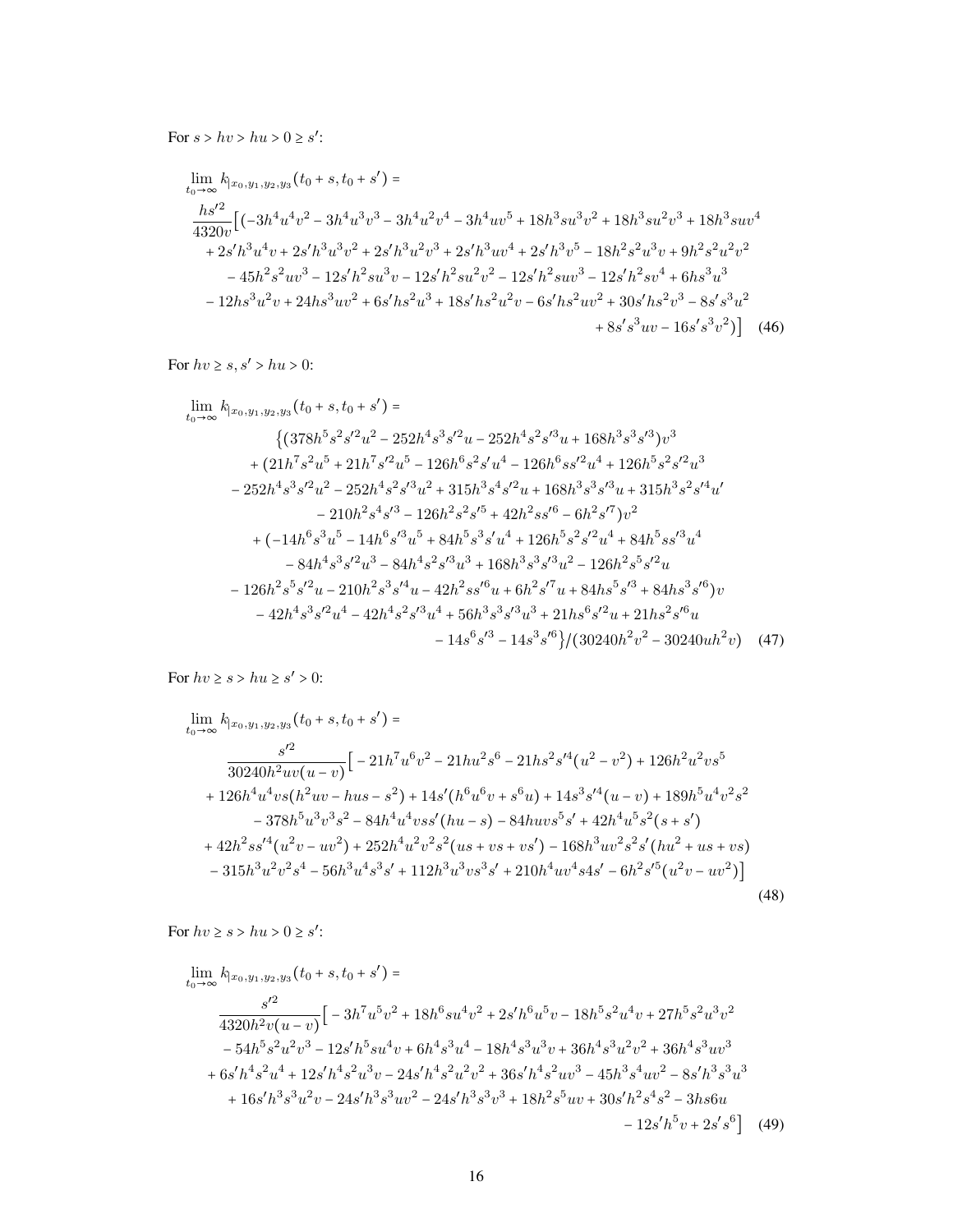For  $hv > hu \geq s, s' > 0$ :

$$
\lim_{t_0 \to \infty} k_{|x_0, y_1, y_2, y_3}(t_0 + s, t_0 + s') =
$$
\n
$$
- \frac{s'^2}{30240h^2uv} \Big[ 126h^5 s^2 u^4 v - 378h^5 s^2 u^3 v^2 - 42h^4 s^3 u^4 + 84h^4 s^3 u^3 v + 252h^4 s^3 u^2 v^2
$$
\n
$$
- 42h^4 s^2 s' u^4 + 84h^4 s^2 s' u^3 v + 252h^4 s^2 s' u^2 v^2 + 56h^3 s^3 s' u^3 - 336h^3 s^3 s' u^2 v
$$
\n
$$
- 168h^3 s^3 s' u v^2 - 126h^2 s^5 u v + 210h^2 s^4 s' u v - 42h^2 s s'^4 u v + 6h^2 s'^5 u v
$$
\n
$$
+ 21h s^6 v + 21h s^2 s'^4 u + 21h s^2 s'^4 v - 14s^6 s' - 14s^3 s'^4 \Big] \tag{50}
$$

For  $hv > hu \geq s > 0 \geq s'$ :

$$
\lim_{t_0 \to \infty} k_{[x_0, y_1, y_2, y_3]}(t_0 + s, t_0 + s') =
$$
\n
$$
- \frac{s^2 s'^2}{4320h^2 uv} \Big[ 18h^5 u^4 v - 54h^5 u^3 v^2 - 6h^4 s u^4
$$
\n
$$
+ 12h^4 s u^3 v + 36h^4 s u^2 v^2 - 6s'h^4 u^4 + 12s'h^4 u^3 v + 36s'h^4 u^2 v^2 + 8s'h^3 s u^3
$$
\n
$$
- 48s'h^3 s u^2 v - 24s'h^3 s u v^2 - 18h^2 s^3 u v + 30s'h^2 s^2 u u v + 3hs^4 v - 2s's^4 \Big] \tag{51}
$$

For  $hv > hu > 0 \geq s, s'$ :

$$
\lim_{t_0 \to \infty} k_{[x_0, y_1, y_2, y_3]}(t_0 + s, t_0 + s') =
$$
\n
$$
\frac{hs^2 s'^2 u^2 (hsu - 4ss' + 3hs'u)}{2160v}
$$
\n
$$
-\frac{s^2}{5040} \Big[ 21h^3 s'^2 u^3 - 63vh^3 s'^2 u^2 + 14h^2 ss'^2 u^2 + 42vh^2 ss'^2
$$
\n
$$
+ 14h^2 s'^3 u^2 + 42vh^2 s'^3 u - 56hss'^3 u - 28vhss'^3
$$
\n
$$
-s^5 + 7s^4 s' - 21s^3 s'^2 + 35s^2 + s'^3 \Big]
$$
\n(52)

## D Square-exponential kernel cannot yield Euler's method

We show that the square-exponetial (SE, aka. RBF, Gaussian) kernel cannot yield Euler's method for finite length-scales.

The SE kernel and its derivatives are

$$
k(t, t') = \theta^2 \exp(-||t - t'||^2/2\lambda^2)
$$
\n(53)

$$
k^{\partial}(t, t') = \frac{(t - t')}{\lambda^2} k(t, t')
$$
\n(54)

$$
\partial_k \partial(t, t') = \left[\frac{1}{\lambda^2} - \left(\frac{(t - t')}{\lambda^2}\right)^2\right] k(t, t')
$$
\n(55)

To show that this choice does not yield Euler's method, we proceed as in the case for the GMRK methods. The predictive mean after observing  $x_0$  and  $y_1$  is given by

$$
\mu_{|x_0, y_1}(t_0 + s) = \left[k(t_0 + s, t_0) \quad k^{\partial}(t_0 + s, t_0)\right] \left[\frac{k(t_0, t_0)}{\partial k(t_0, t_0)} \frac{k^{\partial}(t_0, t_0)}{\partial k^{\partial}(t_0, t_0)}\right]^{-1} \begin{pmatrix} x_0 \\ y_1 \end{pmatrix}
$$

$$
= \left[\theta^2 \exp(-||s||^2/2\lambda^2) \quad s \frac{\theta^2 \exp(-||s||^2/2\lambda^2)}{\lambda^2}\right] \left[\begin{pmatrix} \theta^2 & 0 \\ 0 & \theta^2/\lambda^2 \end{pmatrix}^{-1} \begin{pmatrix} x_0 \\ y_1 \end{pmatrix}\right]
$$

$$
= \left[\exp(-||s||^2/2\lambda^2) \quad s \exp(-||s||^2/2\lambda^2)\right] \begin{pmatrix} x_0 \\ y_1 \end{pmatrix}
$$

$$
= \exp(-||s||^2/2\lambda^2)x_0 + s \exp(-||s||^2/2\lambda^2)y_1 \tag{56}
$$